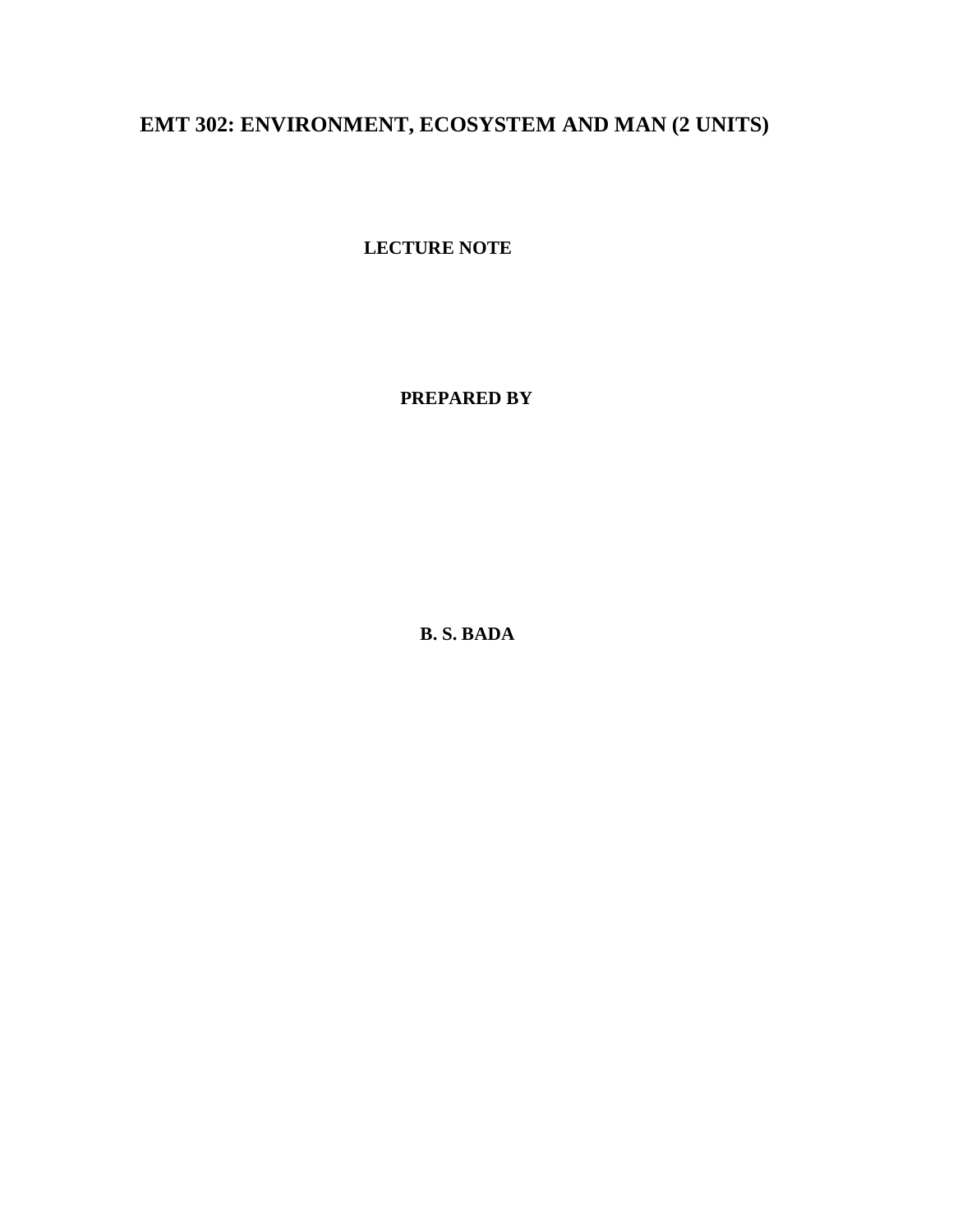#### **ECOLOGY**

Ecology is the study of living organisms in relation to each other and their environment.

The study of ecology could be in terms of plant ecology or animal ecology

Ecology can be divided into Autecology and Synecology.

Autecology is the study of one single organism in relation to its environment while synecology is the study of the community in relation to its environment.

It is the aim of plant ecology to discover the balance between plant and their environment so as to manipulate it for the achievement of desired result.

There are three levels of biological organization

- Organism (individual)
- Population
- Community

Population is the group of organism of the same type capable of inter-breeding. Community composes of all the population within a given habitat usually thought as inter-dependent. Community thus consists of different individual organism. It may also contain property of similar or different organism. Attribute becomes less complex and less variable as we go from small to the large unit. For example the rate of photosynthesis of a forest community is less variable than that of individual leaves or trees within the community and understanding of the working at a level may provide an insight into the working of another level (especially a higher level but may not completely explain the working at the next level).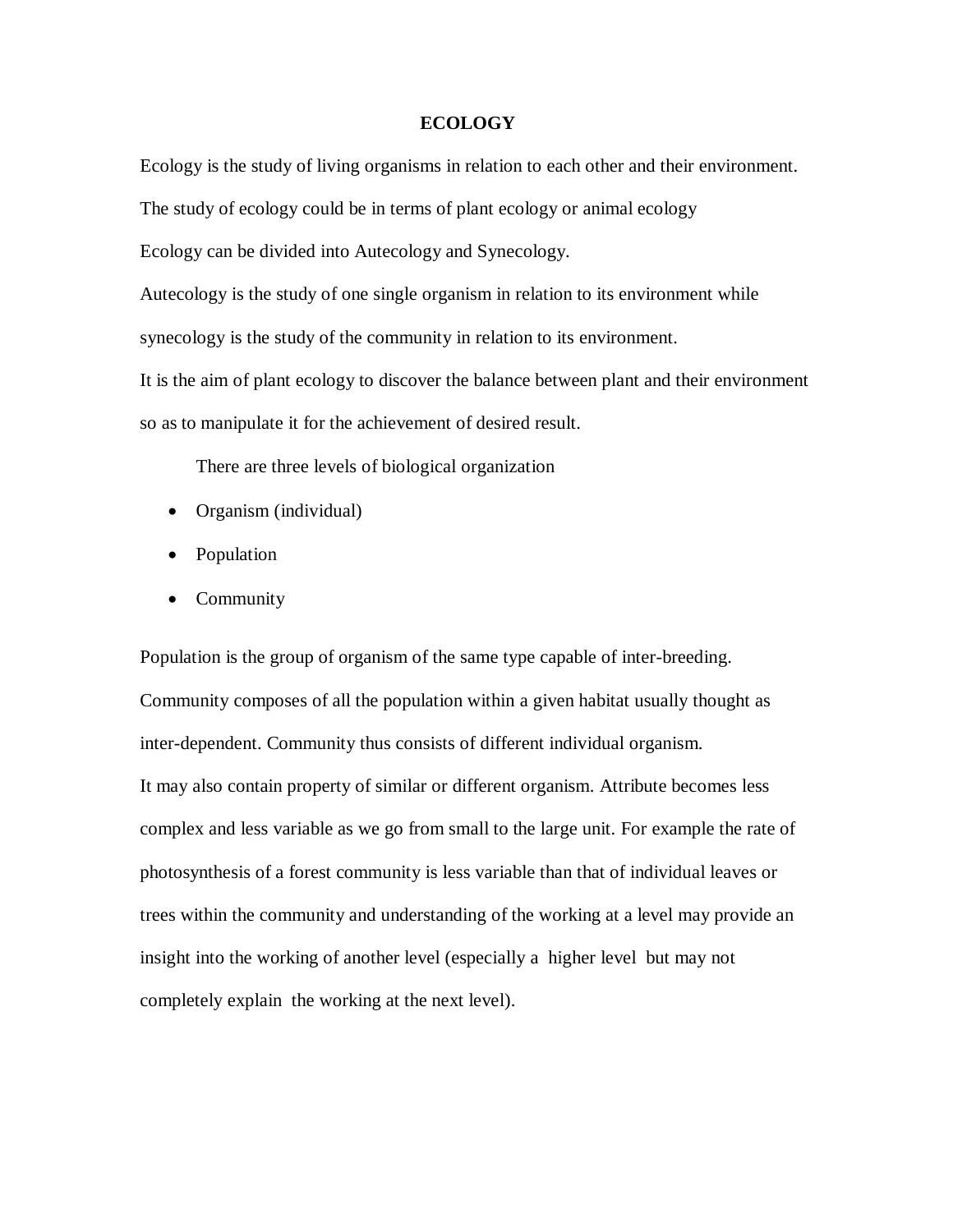# **ENVIRONMENT**

Environment embraces everything external to the organism which influence its life. It include non-livings such as climate, soil, rock and other living things present within the surrounding of the organism which influence its life.



# **1. Physical components**

(a) Natural Non-living things

\*Land (lithosphere)

\*Water (Hydrosphere)

\*Air (Atmosphere)

# (b) Natural living things

\* Plant

\*Higher animals e.g. human beings, insects, birds and fish and also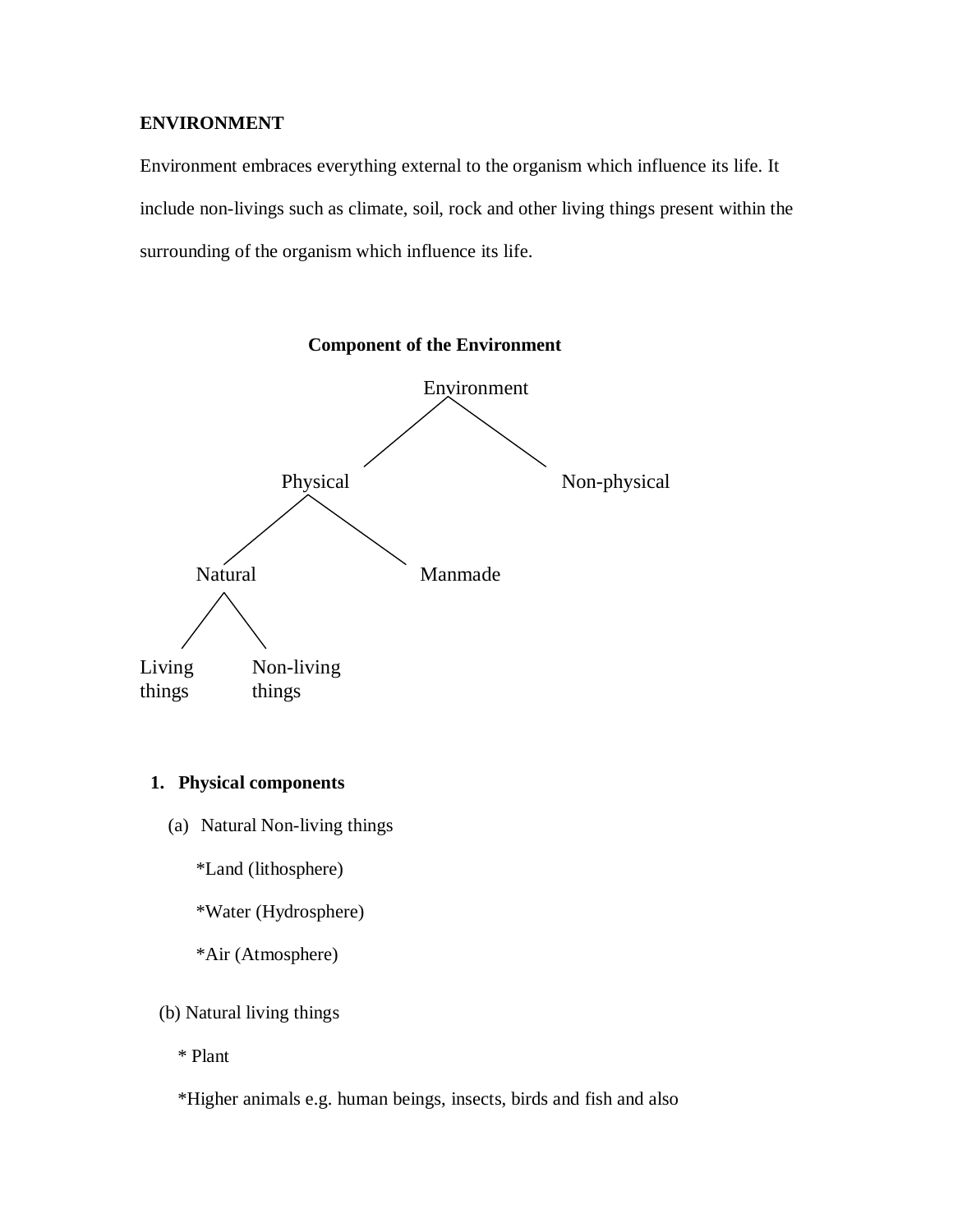microorganism.

#### **2. Non-physical component**

They include social, economic, educational, religion of individual leaves or trees within the community because if one component of the environment slows down, another may speed it up in compensation manner.

#### **Biosphere**

This is the portion of the universe in which living organism occupy. It is the largest and most self sustaining biological system.

Biosphere has been referred to as that part of the earth in which life is permanently possible and which contain all living organism. The biosphere can be divided into 4 a. Hydrosphere – ocean, sea, lakes, water bodies

- b. Lithosphere solid earth
- c. Atmosphere- gaseous envelope, around the earth
- d. Biota- is the sum total of all life on the earth. It is only some portion of the hydrosphere, lithosphere and atmosphere that are in direct contact with the biota that constitute the biosphere. This implies that not all aspect of the first 3 that are biosphere but the life supporting portion of these.

## **ECOSYSTEM**

A system is simply a collection of a part that interact with one another to form a single whole. Ecosystem consist of the living community and non- living factors of the environment. It is therefore the totality of the system in which life proceed. Ecosystem is equal to living community plus non-living factors of the environment.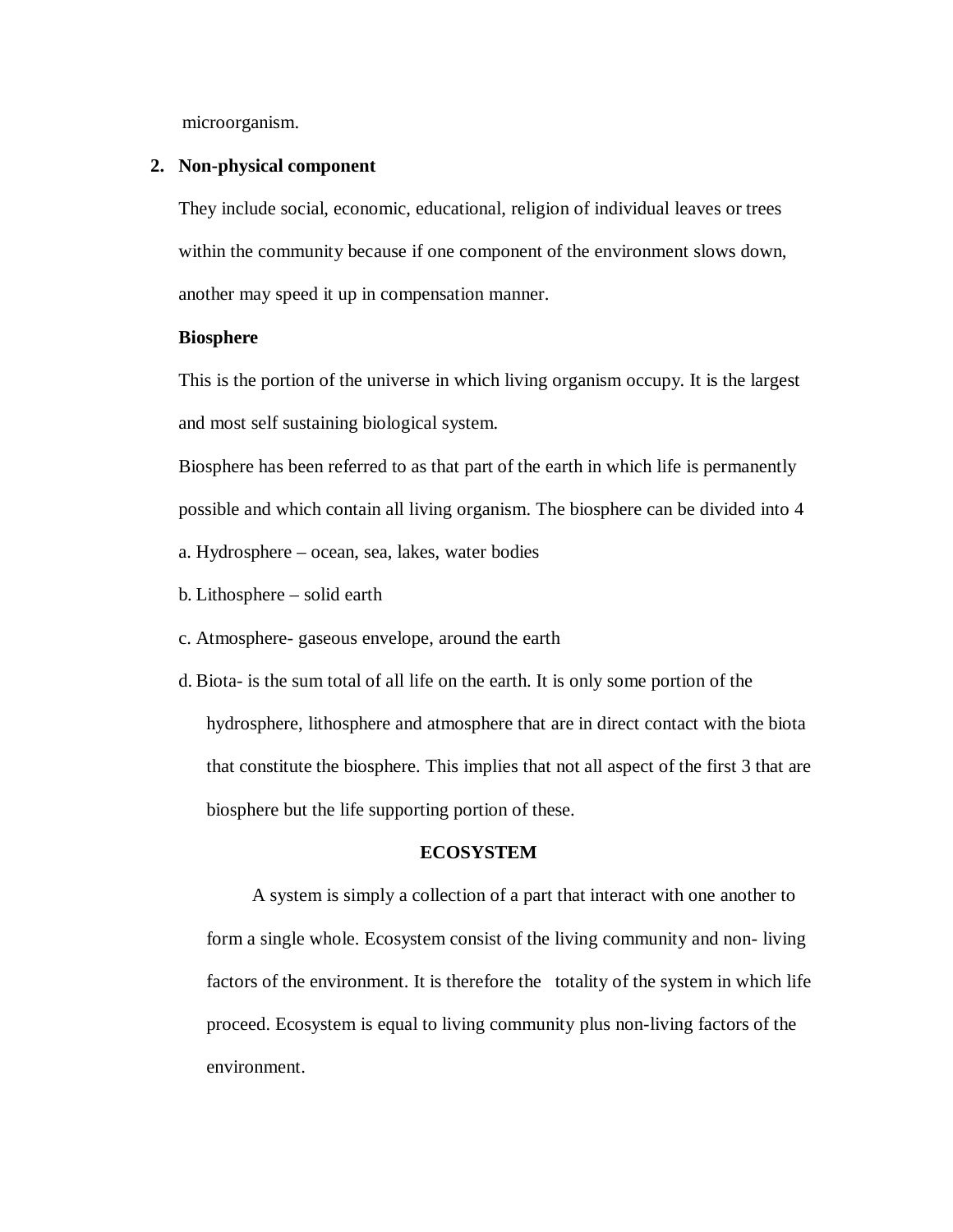Ecosystem describe the interaction between the inanimate non-living environment and the community of plants and animals including the micro organism.

There is just an interplay both among the various population themselves and with the physical and non-physical component of the earth.

The functional system that results from this interplay is known as an ecosystem.

Ecosystem refers to the smallest unit of the biosphere that has all the characteristics to sustain life. It can also be described as an assemblage of populations grouped into communities and interacting with each other and their local environment.

Ecosystem varies greatly with respect to size location, weather pattern and types of animal and plant that live there.

Common to all ecosystems is a set of processes. There are 2 important characteristics of ecosystem concept:

- 1. It can be applied at any scale e.g a drop of water inhabited by protozoa or mosquito or a forest estate. Ecosystem vary strictly with respect to size, location, weather pattern and types. The boundary of an ecosystem is not absolute because animals may wander from one region to another; seeds are blown by mind from one place to another.
- 2. There is reciprocity between living component of the ecosystem. The environment affects the organism as much as the organism affects the environment.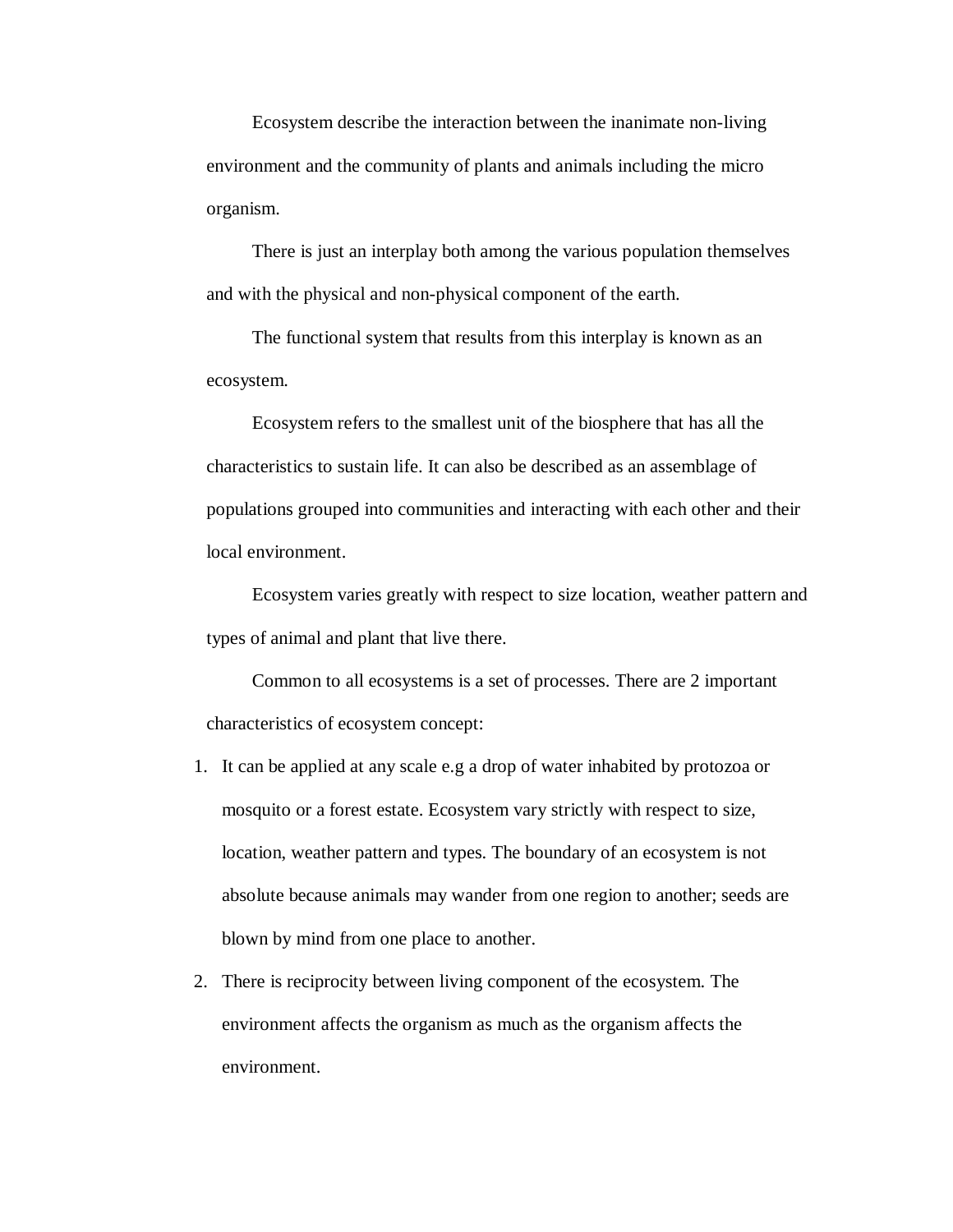#### **Components of the ecosystem**

There are 2 basic elements in a given ecosystem

- 1. Living or biotic element
- 2. Non-living or abiotic element

#### **Biotic component**

Living parts of ecosystem can be Sub-divided into

- (a)Autotrophs: are the green plants which are the primary producers because they are able to convert the atmospheric sunlight through photosynthesis to manufacture their own food.
- (b) Heterotrophs: they cannot synthesize their own food from sunlight and then depend on the primary producers (green plants). They are thus consumers. There are 3 levels of consumers:-
	- 1. Primary consumers: are the herbivores that feed directly on the primary producers. E.g Sheep, Goat.
	- 2. Secondary consumers: feed on the primary consumers. They are the carnivores e.g Dog, Cat.
	- 3. Tertiary consumers:- are various carnivores that feeds on other carnivores e.g Hyena,

Decomposers: - These break down the producers and the consumers to micro part for reservation back into the systems e.g Microorganisms.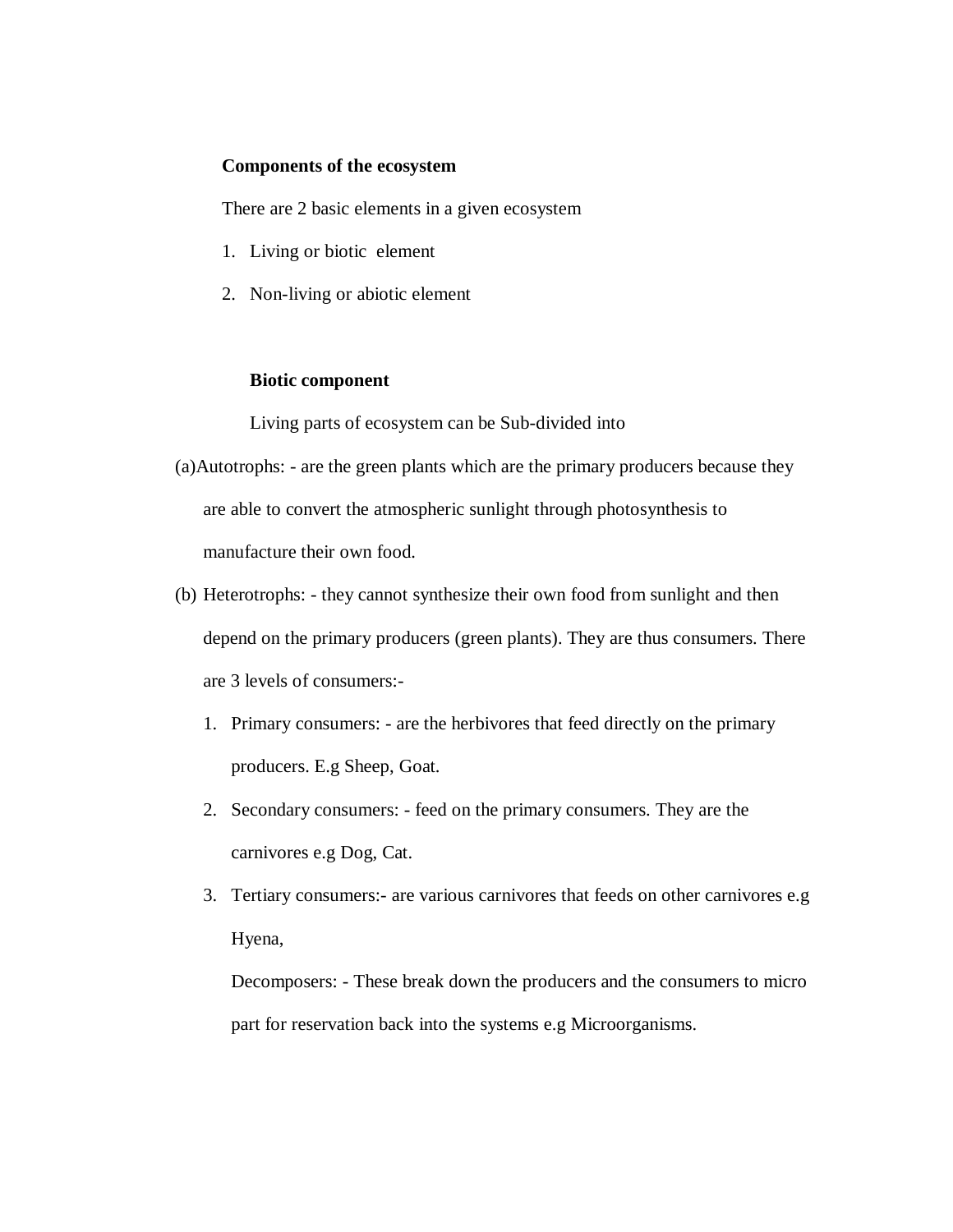# **Abiotic component**

Comprises the non-living, in -animate parts called physical environment.

This include

- Climate (Temperature, Humidity, Rainfall, Sunshine, Wind and

Evapotranspiration)

- Geology
- Topography
- Drainage System.

# **Structure of Ecosystem**

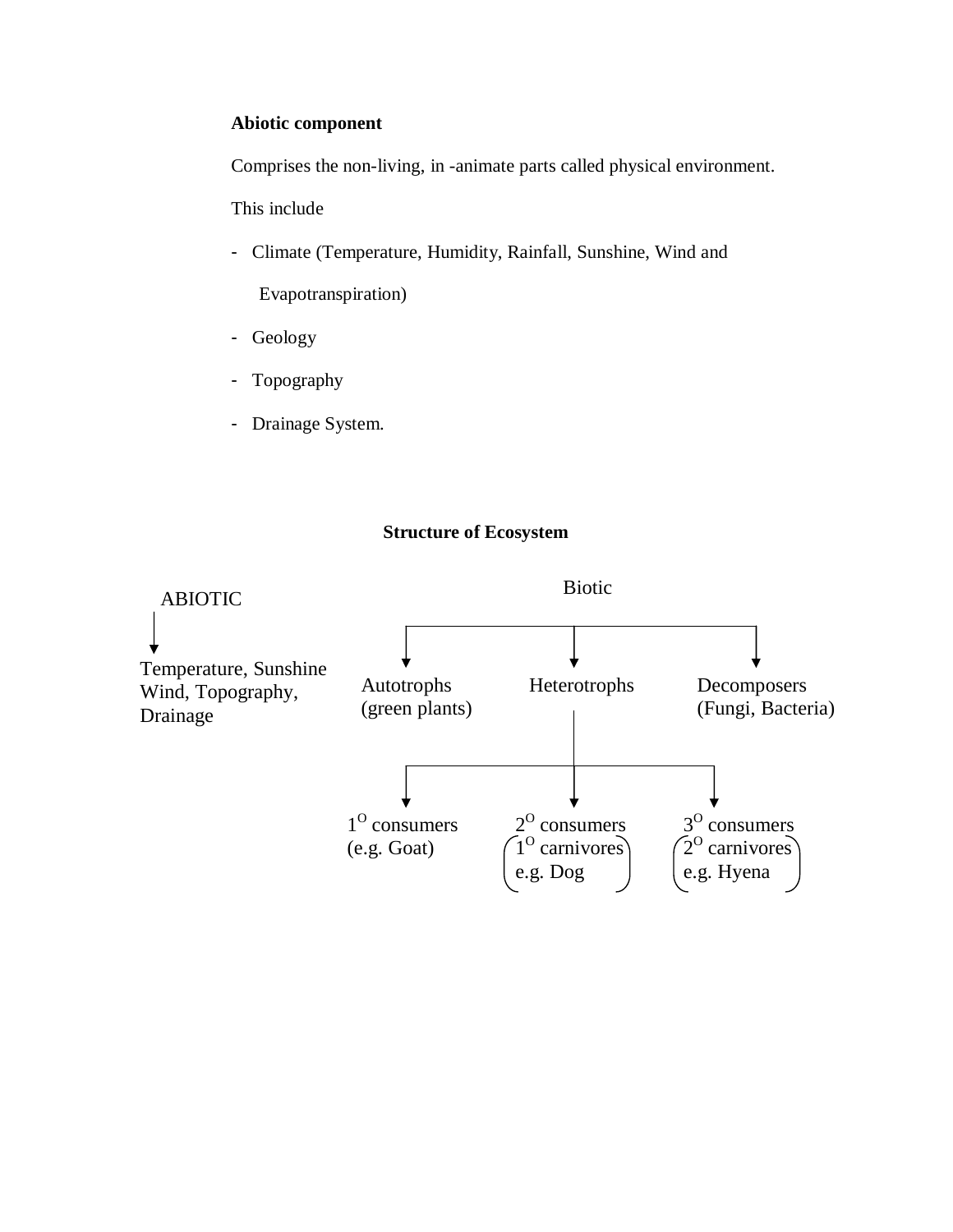#### **Environmental factors**

Environmental factors can be classified into macro and micro environment.

- 1. Macro environment is influenced by general climate as measured by temperature, rainfall, light, topography, altitude e.t.c.
- 2. Micro environment is the environment close enough to the surface of the organism e.g Soil.

Macro environments can further be grouped into physical and biological factors:-

(1) Physical factors include moisture (precipitation, rainfall),

Temperature, Solar radiation and soil.

a. Moisture:- The distribution in time is as important to plant growth as the total amount e.g while places in the equatorial and tropical climate may have the same annual rainfall, the former receives an equal share of the total each month while there is pronounced dry season in the latter. In effects, the 2 locations support different plants species. The same comparison can be made of Ibadan and Kaduna. The 2 places receive nearly equal annual rainfall but the extended distribution throughout the year around Ibadan makes it conducive for growth of trees than linted period of raining season as experienced in Kaduna.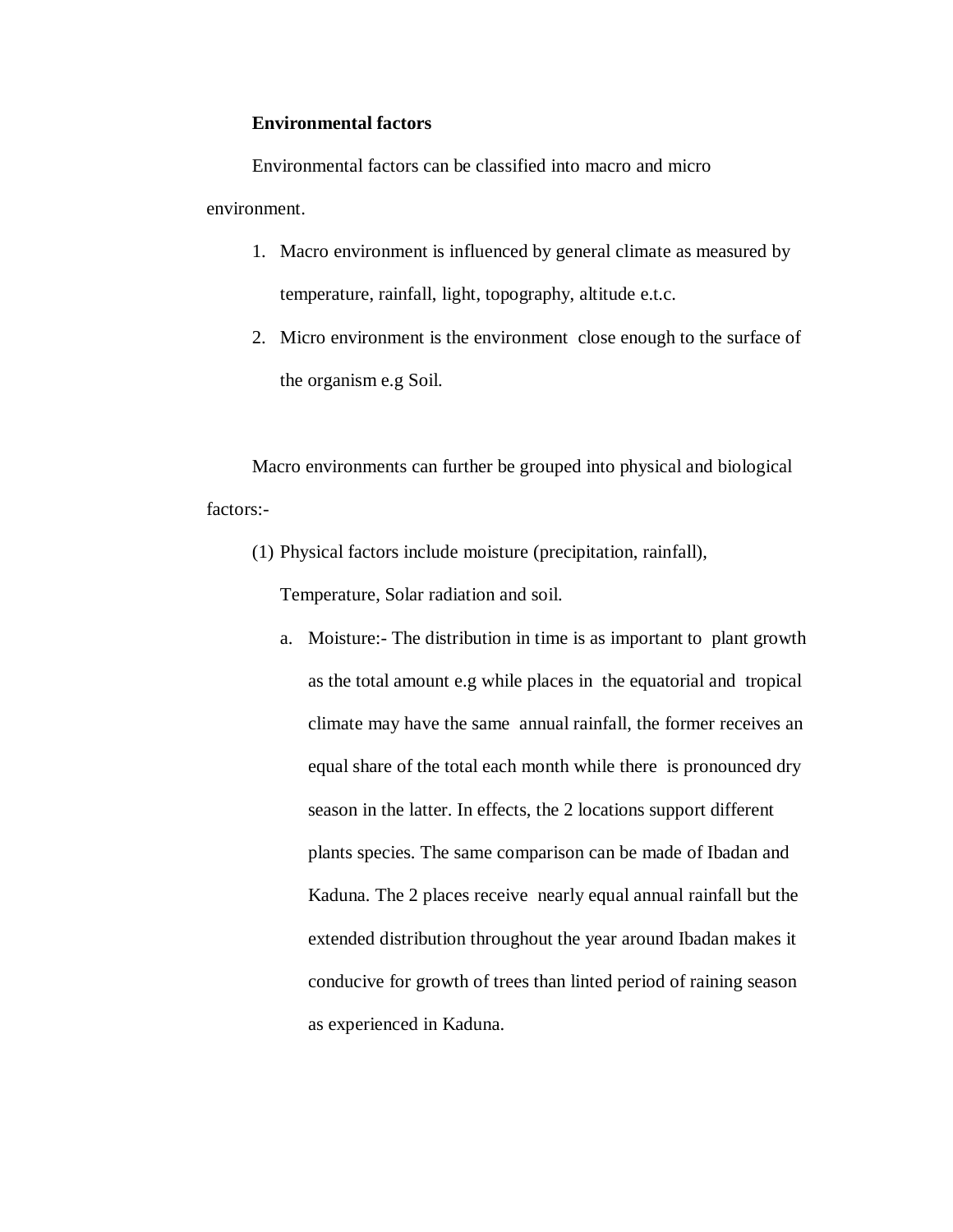- b. Temperature:- influences moisture availability. At very low temperature, water is unavailable to plants and hence limits growth. At high temperature, evaporation removes a lot of soil moisture before it is absorbed by plants. Also, transpiration is increased.
- c. Solar Radiation: May be absorbed, scattered or reflected back. The energy radiated back to space is called Terrestrial Radiation. Therefore, Net Radiation  $=$  Solar Radiation  $+$  Terrestrial Radiation. During the day, solar radiation is greater than terrestrial radiation hence positive net radiation. The reverse is the case during the night i.e solar radiation is less than terrestrial radiation giving negative net radiation.

Net radiation may be –ve or +ve depending on location and time. Net radiation can be measured by using net Radiometer. Solar radiation provides 99.97 % of the energy used for various purposes in the atmosphere. Every minute the sum radiates, about 56 x 10 calories of energy of which the earth intercepts 2.55 x 10 calories. This energy is the driving force behind atmospheric and oceanic circulation. It is the energy that is used for evaporation and transpiration. It is also for warming the air and the soil, this energy is also vital for photosynthesis and hence plants productivity. Apart from providing a direct source of energy that man can use for various purposes, solar radiation is the ultimate source of the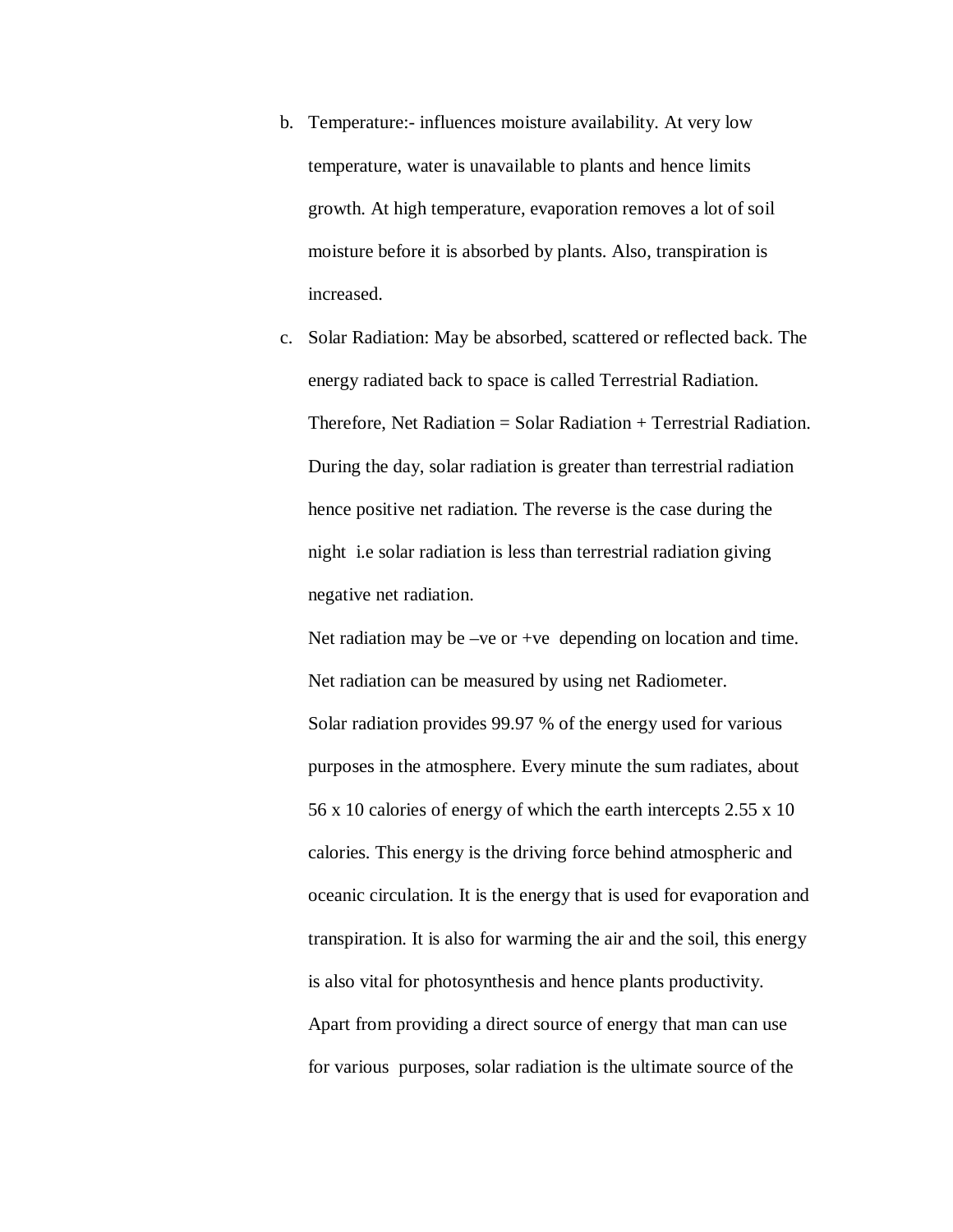conventional sources of energy now in use namely: fossil fuel, hydro electric power and wind power.

- d. Light: light energy is converted into sugar fro plants growth through the chlorophyll. Light intensity in the forest floor may range from 1-5 % of the full sunlight. Leaves developed under shade exhibit different morphological and physiological characteristics from those which develop under full light. The death of the large trees leads to the exposure of the under growth trees to light intensity.
- e. Soil: This is the part of the earth crust that has been changed by contact with living and non-living parts of the environment. Plants influences soil development by moving ions through the soil and absorbing them through the roots. Those ions accumulate in the leaves and return to the soil later. Nitrogen is also added to the soil through roots and shoots decay.

Erosion and water loss are also prevented or reduced by plants canopy which serves as shelter. Soil development is also influences by the physical environment.

#### **BIOCHEMICAL SALTS**

Biochemical salts are essential nutrients that are very vital to the growth of living organisms. They are grouped into macro and micro Nutrients.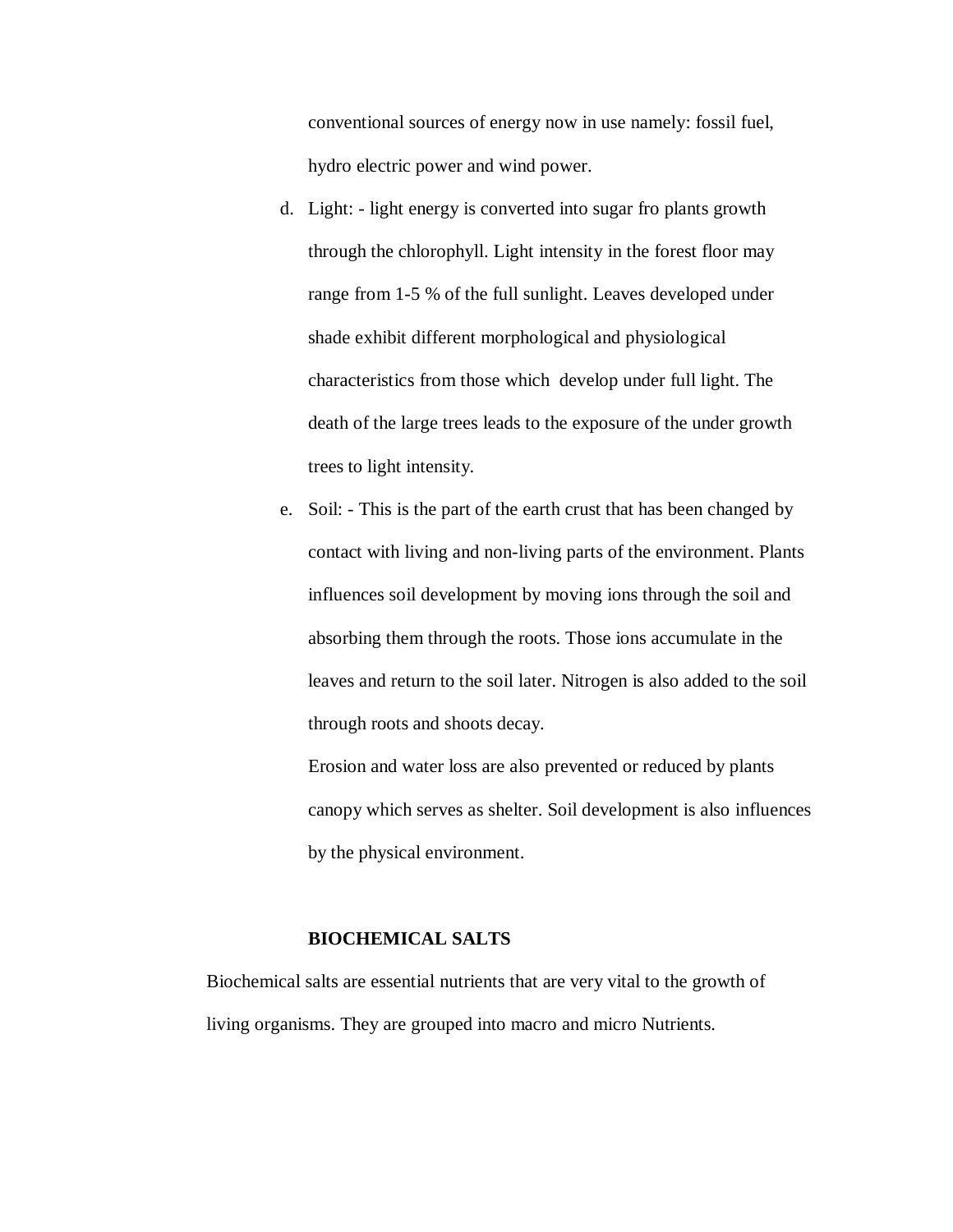Macronutrients are essential elements required by plants in large quantity. They are the main nutrients required for plants growth. These are N, P, K, Ca, Mg and S without macro nutrients, the plants will not survive.

The micronutrients are required in very minute quantities and these are Zn, Fe, Cu, Mn, B, Mo and Cl Note: Na, Si, Co and Se are also required in small amount to improve the yield

and quantity of crops.

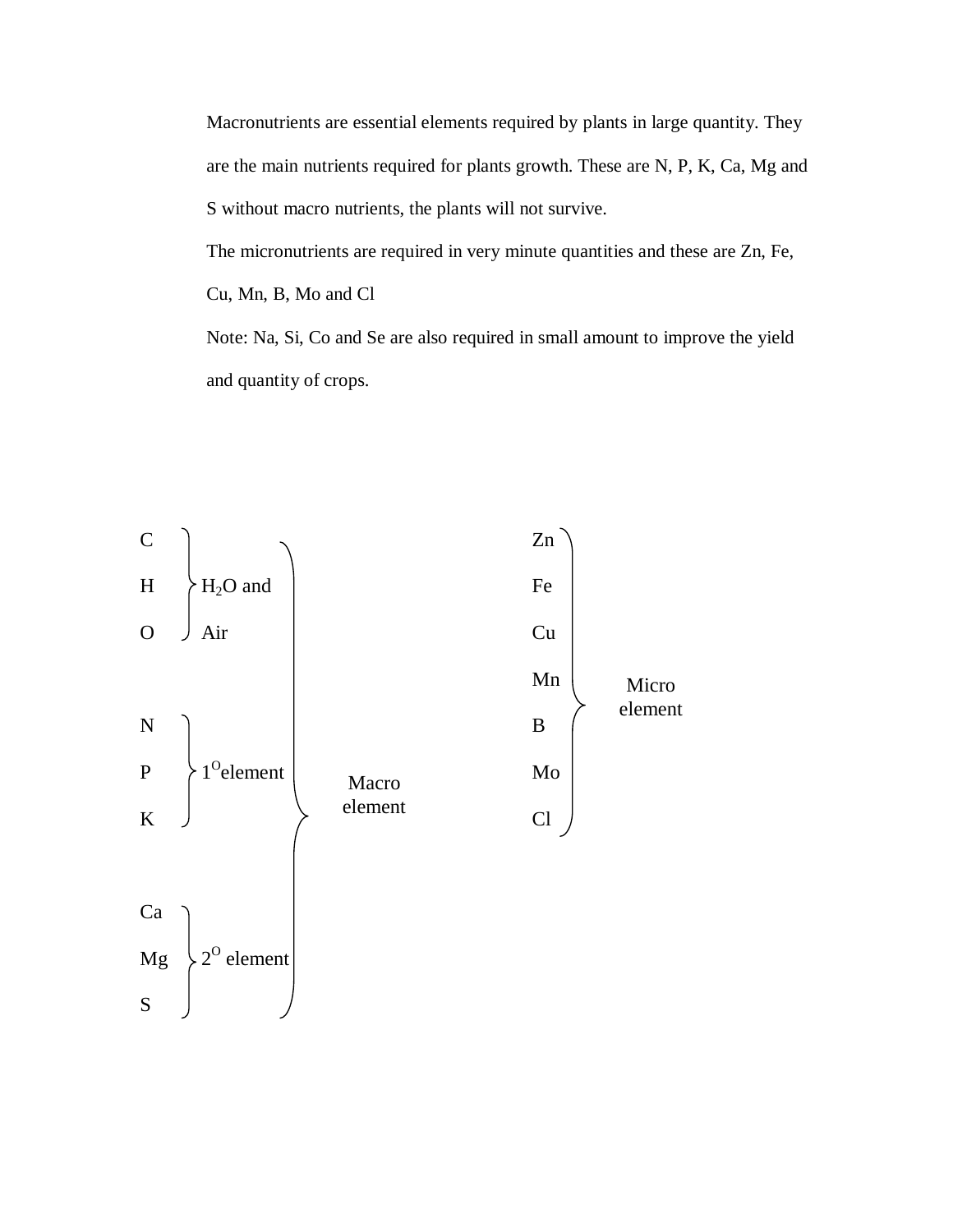# **NITROGEN CYCLE**

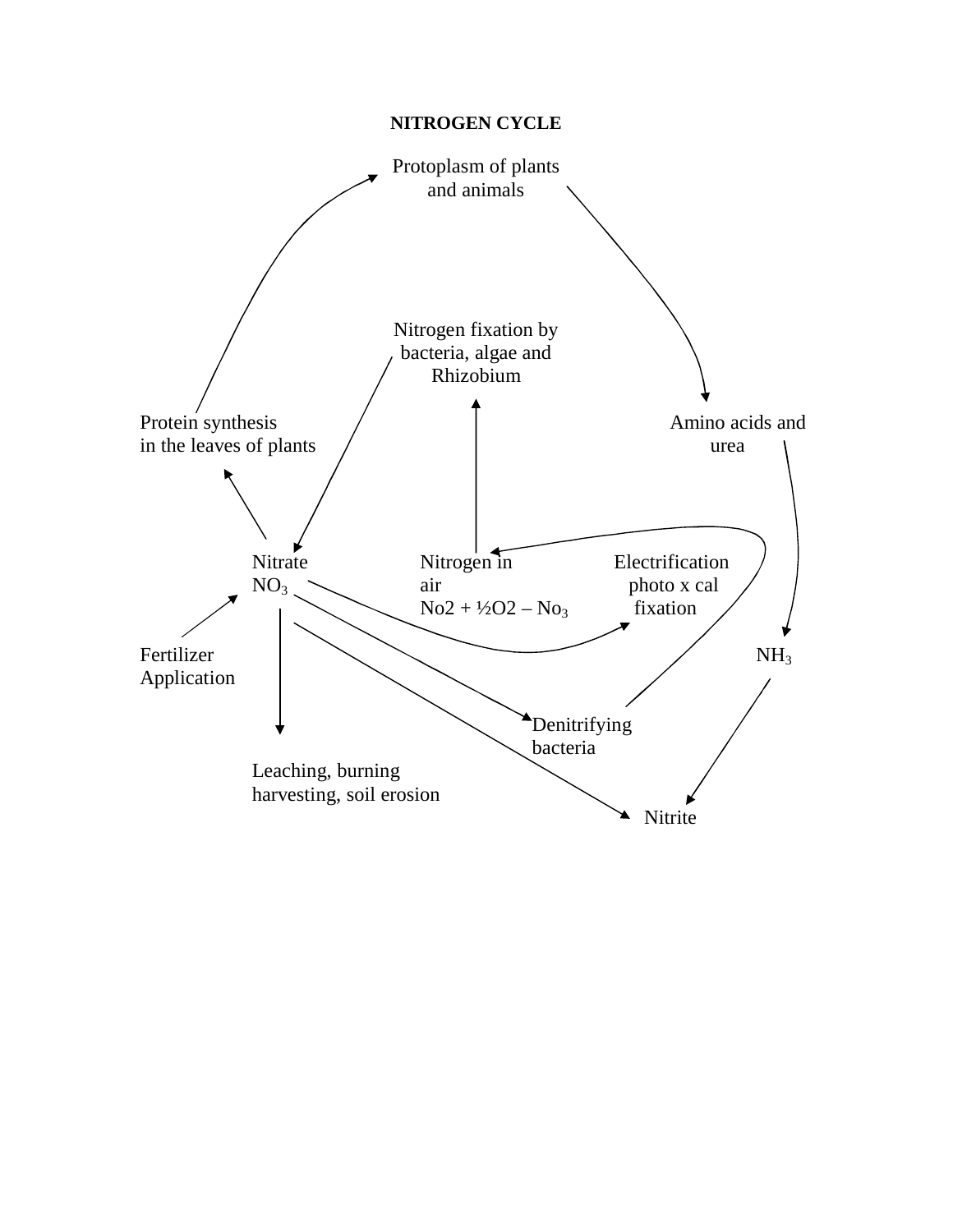The form of nitrogen in the atmosphere is molecular nitrogen  $(N_2)$  which is very inert chemically and can be utilized by only few organisms. Nitrogen enters the system through the root of autotrophic vascular plants and through the cell wall of non-vascular plants. It is taken up in form of nitrate No3.

# **SULPHUR CYCLE**

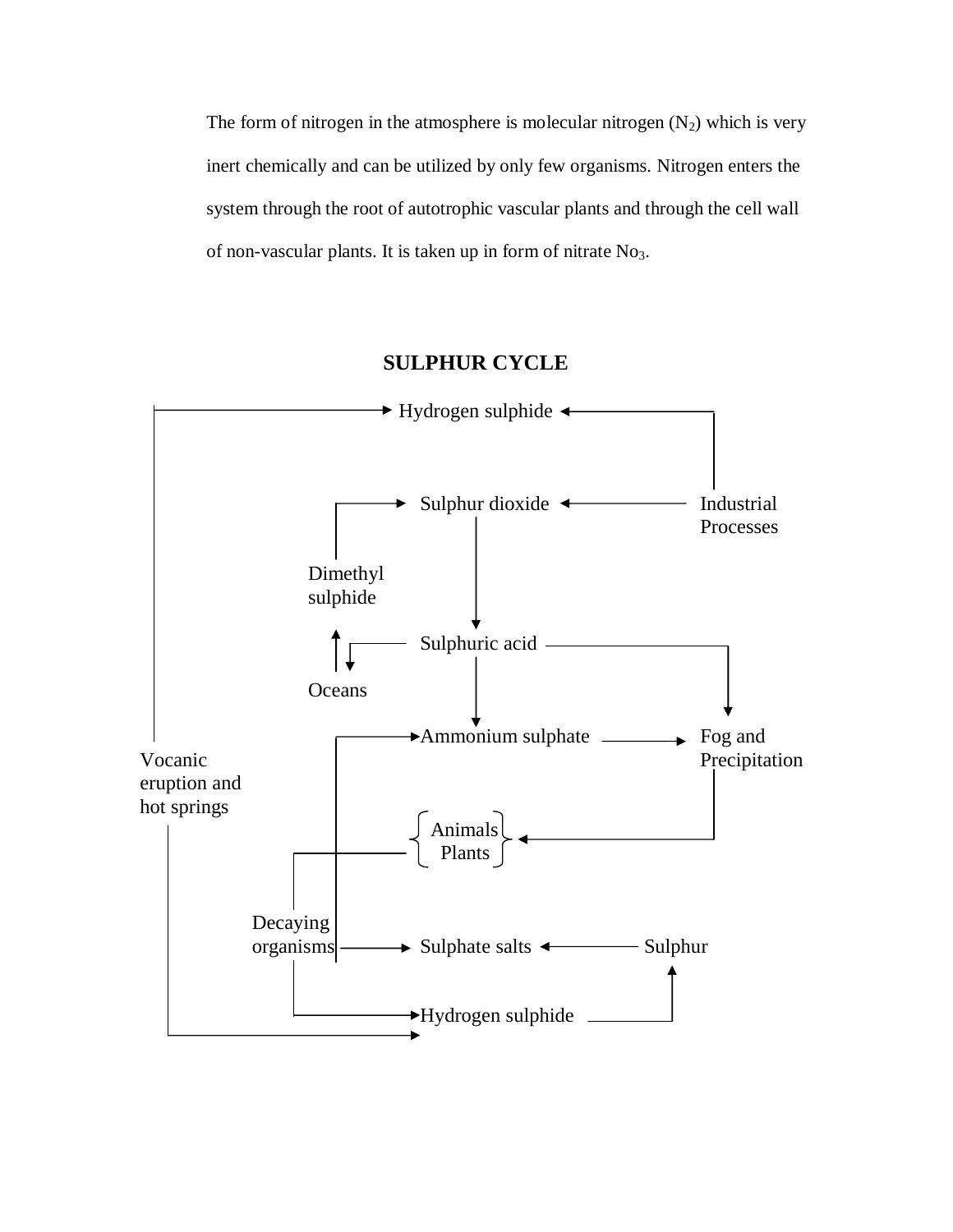Sulphur is one of the components that make up proteins and vitamins. Sulphur is important for the functioning of proteins and enzymes in plants and in animals that depends upon plants for sulphur.

Plants absorb sulphur when it is dissolved in water. Animal consume these plants, so that they take up enough sulphur to maintain their health. Most of the earth's sulphur is tied up in rocks and salts or buried deep in the ocean in oceanic sediments.

Sulphur can also be found in the atmosphere. It enters through both natural and human sources. Natural sources can be through volcanic eruption, bacteria processes, evaporation from water, or decaying organisms.

When  $SO_2$  enters the atmosphere, it will react with  $O_2$  to produce so  $SO_3$  or with other chemicals in the atmosphere to produce sulphur salts.  $SO_2$  may also react with  $H_2O$  to produce sulphuric acid  $(H_2SO_4)$ .  $H_2SO_4$  may also be produced from demethylsulphide, which is emitted to the atmosphere by plankton species. All these particles will settle back onto earth or react with rain and fall back into earth as acid deposition. The particles will then be absorbed by plant, decayed and are released back into the atmosphere so that the sulphur cycle can start over again.

#### **Interaction within ecosystem**

Living organism have influence on the changes and regulation of each others population density. This interactions can be interspecific or intraspecific.

- **A. Interspecific interaction:** Interaction between different species. This include:
- (1) Ammensalism and commensalism
- (2) Competition
- (3) Protocoperation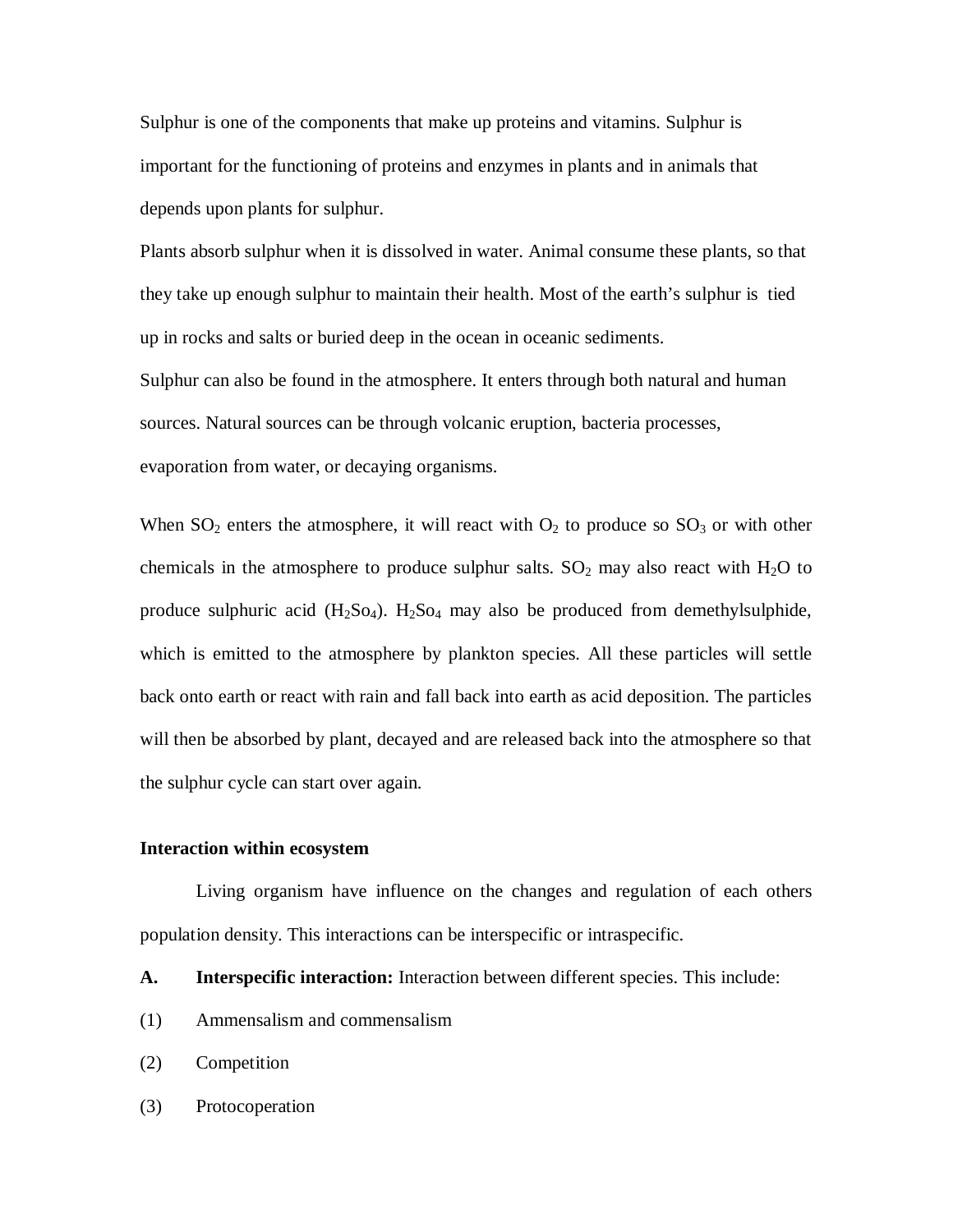# (4) Mutualism

- (5) Parasitism and predation
- (6) Defence
- **B. Intraspecific interaction:** Interaction within specie. These include:
- 1. Competition
- 2. Territoriality
- 3. Social Dominance
- 4. Parasitism and Predation

# **Ammensalism**

This is a non obligatory relationship where the action of one organism purposely harms or inhibits other specie. For example lactobacillus bacteria secreting lactic acid to inhibit the growth of other microbes.

#### **Commensalisms**

Is a relationship between 2 living organism where one benefits and the other in not significantly harmed or helped. For example Epiphytes sub tropical orchids use trees or branches of trees for support without harm or benefit from the tree, epiphytes obtain more light and air in this manner.

#### **Protocoperation**

Is when 2 population benefits from each other's interaction but their interaction is not essential to each others survival. E.g. fish, certain fish perform the task of cleaning other fishes by removing ectoparasites, cleaning wounded flesh and getting rid of dead flesh.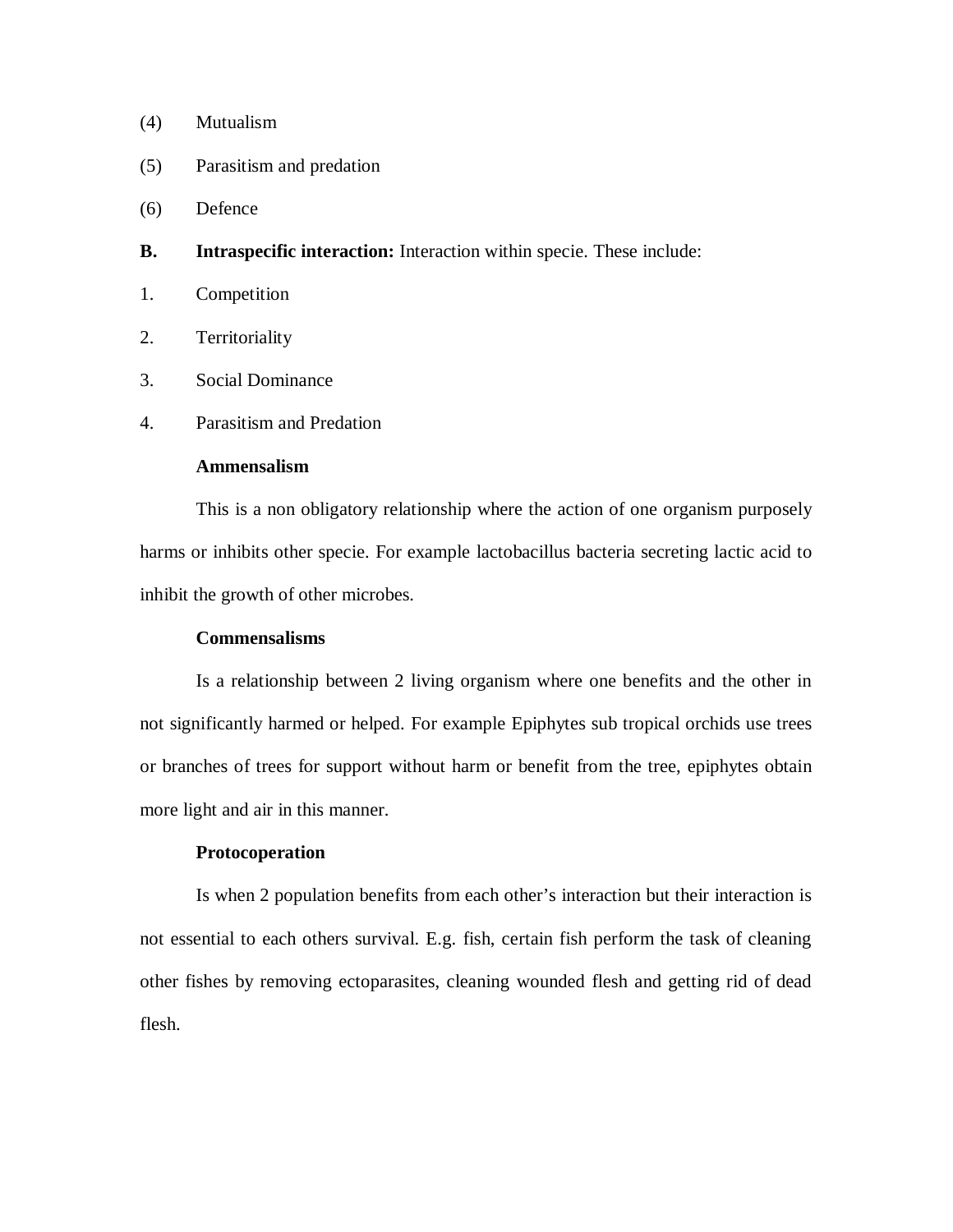The fishes that do the cleaning are often concentrated around specific site where the other fishes come to for cleaning. These are known as cleaning stations.

#### **Mutualism**

The two organisms benefit from each other and their interaction is essential for one another's survival. This is the relationship most people think of when they use the word symbiosis. E.g. legumes and nitrogen fixing bacteria.

#### **Competition**

Interaction where 2 or more individuals compete for limited amount of resources. It also means struggling for the same thing. This becomes an important ecological factor where the population of an organism is high in relation to the available resources. E.g. competition among plant may lead to nutrient depletion. Apart from the effect on the parties, it may also lead to the extinction of the resources competed for. Where 2 or more species are in direct conflict with one another for the same resource, the one that is more efficient in obtaining the resources and translate into more effective reproduction will survive and the other will die. Competition is very important in determining plant distribution. Sometimes introduced species may become widely spread and replace native specie because they are better competitor than the native specie. For example *Chromolaena odorata.* Competition can be interspecific between different species and also it can be intra within specie.

#### **Competition and co-existence**

Interspecific competition is very important where 2 or more closely related specie are adapted to the same or similar niche. During competition, any of the following may occur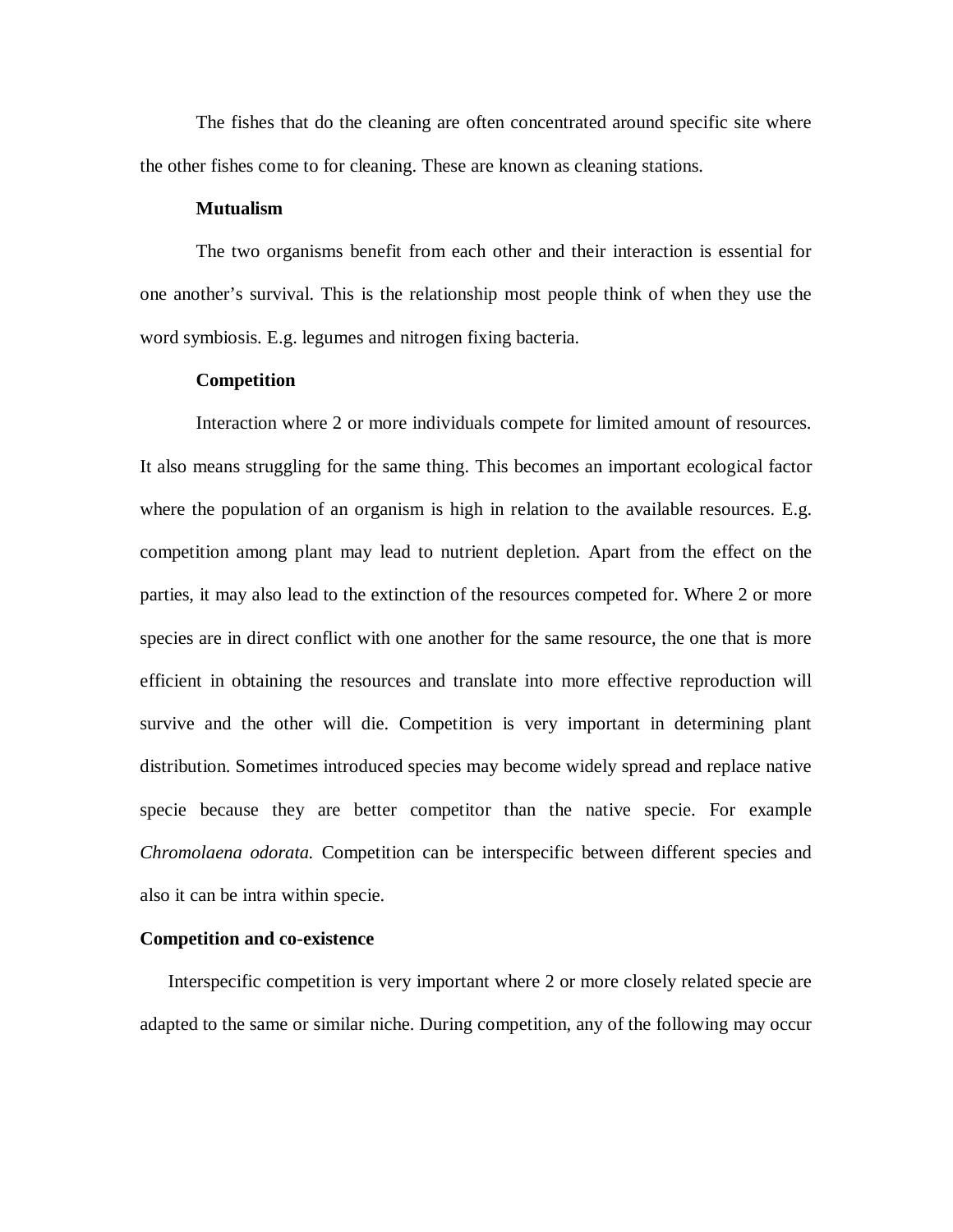- 1. One of the specie may be eliminated completely,
- 2. One of the specie may be forced to abandon the niche for the other.
- 3. The 2 species may be forced to live together at reduced density by sharing the available resources.

Closely related species can also co-exist despite crowding and competition for limited resources if they differ in one or more of the following:

- (1) Nutritional requirement e.g. legumes and non-legumes.
- (2) Causes of mortality due to sensitivity to toxin or grazing.
- (3) Sensitivity to controlling factors such as water and light.

Species that cannot normally live together in a restricted environment can adapt to co-exist by shift their niches to reduce competition pressure through physiological and behavioural changes.

# **Summary**

- (1) Closely related organisms do not often occur in the same place where they do use different energy sources or may be active at different time of the day or they occupy different niche.
- (2) There is decrease in niche width when related species occupy the same region.
- (3) Related species may replace one another.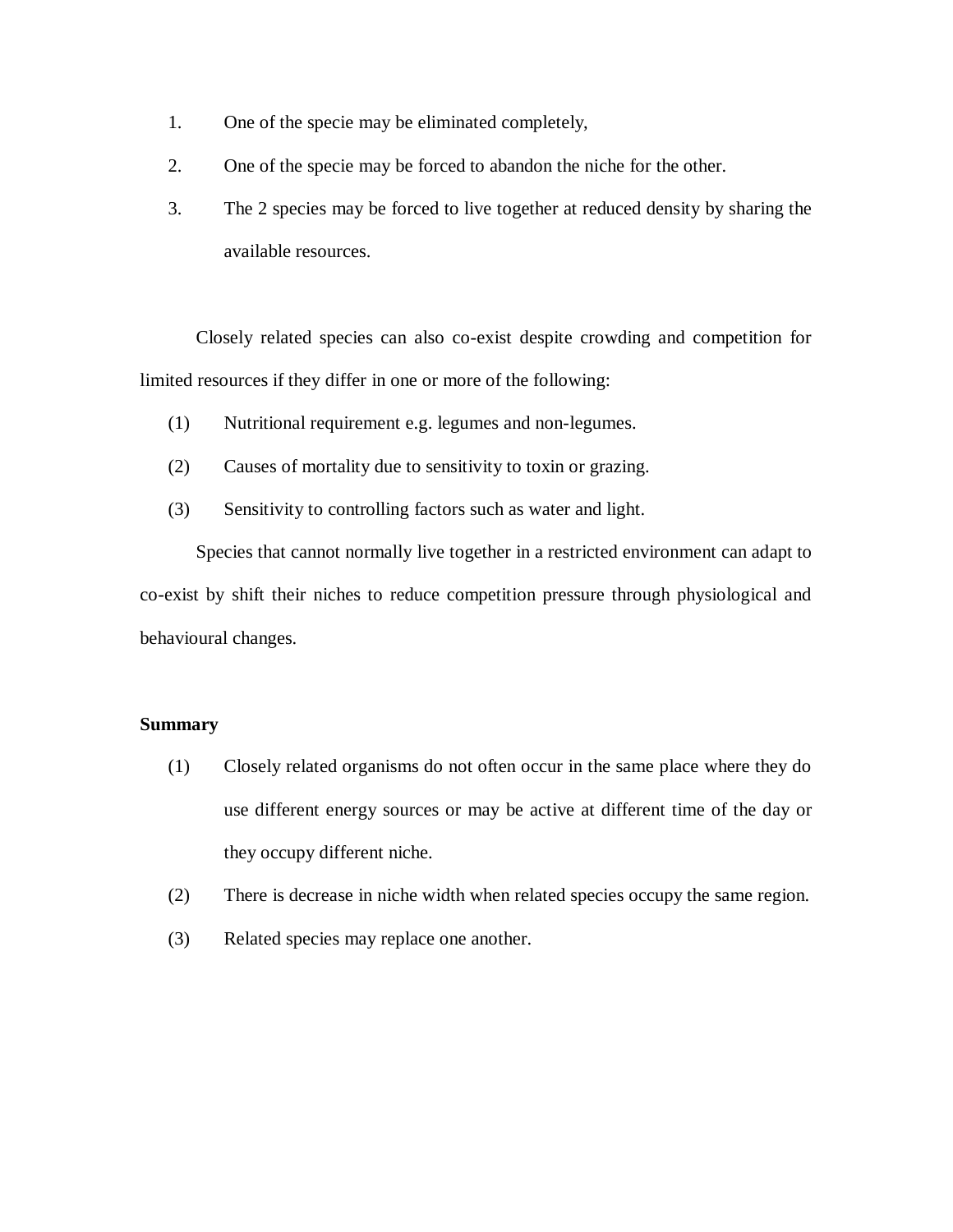# **Predation**

This is a form of biological interaction in which an organism feeds on another. Predation plays an important part in plant distribution.

Effects of predation on the prey can lead to any of the following possibilities:

- a. The predator imposing such a limiting condition on the prey that the population of the prey is reduced to extinction or neat extinction.
- b. The effect of the predator may be a regulatory on the prey so that the population of the prey is kept in check i.e. not out run its resources.
- c. The predator may be neither strongly limiting nor regulating.

The effectiveness of prey-predator interaction depends on

- a. How vulnerable the prey is to the predator.
- b. The population of each in relation to other.
- c. How much energy the predator need before capturing the prey.
- d. How successful the prey can avoid the predator.

Man is the greatest predator to the extent that it often kills its competitors (for the same prey). Generally speaking, predators are not beneficial to the individual prey but may be beneficial to the population as a whole.

#### **Positive Interactions**

There are generally three types of positive interactions: commensalism, protocooperation and mutualism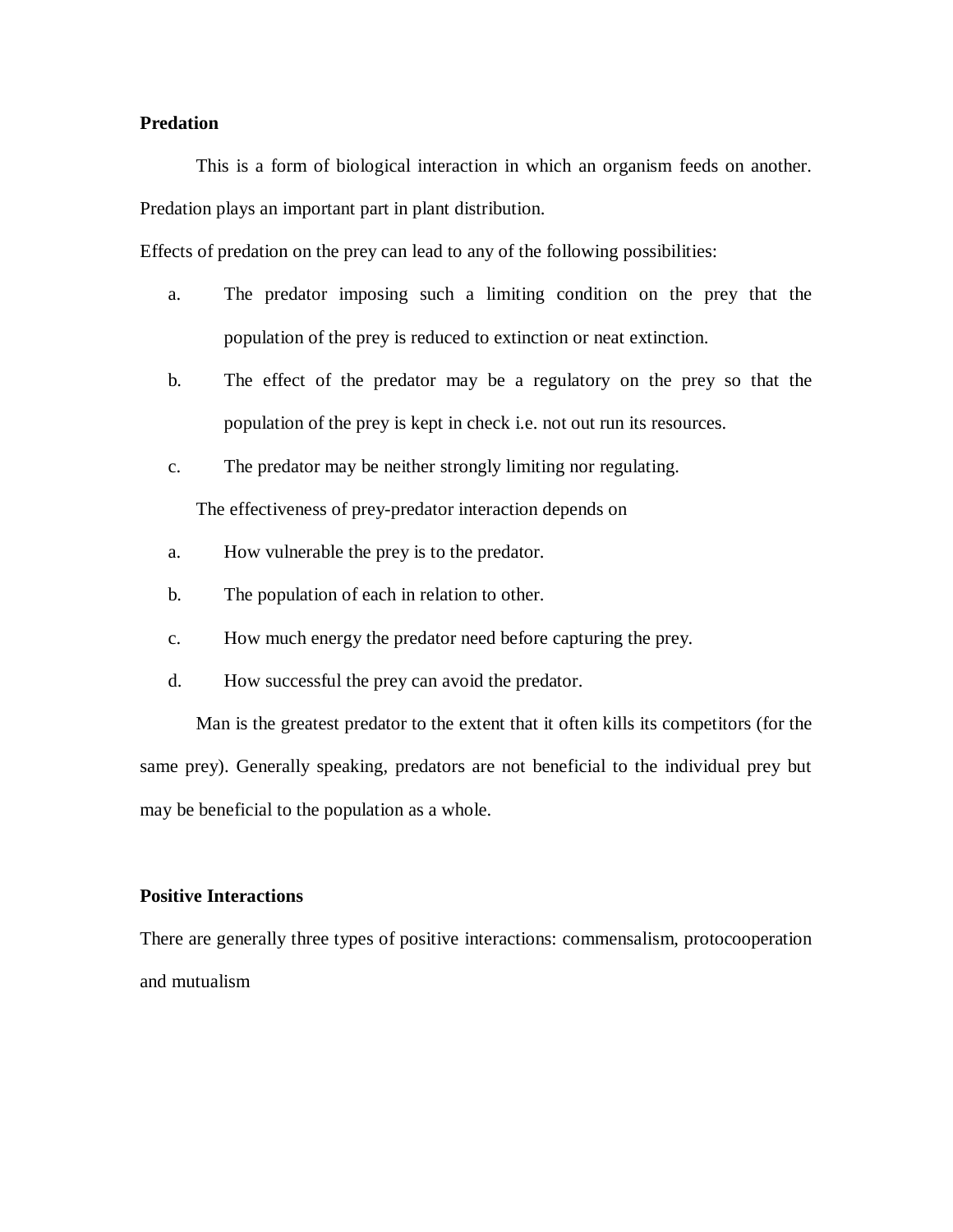#### **ECOLOGICAL NICHE**

The type of organism found in a particular environment depends both on local prevailing condition and also on the geographical location. As a result, different organisms are found in different location or are adapted to a range of locations. E.g. kangaroos are found only in Australia and reptiles are common in the tropics. The ability of an organism to adapt to a particular environment for its survival is called Adaptive Radiation.

Ecological niche refers to the role the organism play in the ecosystem or the proportion of the environment occupied or utilized by each species. Niche can be regarded as resource space in which the species or organism can survive. As a result of inability of all species to respond to resource need the same way, those that cannot, do not. This situation enhances the evolution to divide the resource space to a set of niches. This is the basis for the concept of ECOLOGICAL EQUIVALENCE in which different communities in different places characterized by similar environment are often similar in their structure. The population occupying the similar adaptive condition may even be unrelated. Thus cow, kangaroo, bison though taxonomically unidentical occupy the same niche in a grassland ecosystem. Within an ecosystem, different animals may occupy different niche as a result of their feeding habit.

Ecological niche can be classified into:

- i. Fundamental niche: This is a set of conditions within which each organism can operate.
- ii. Realised niche: This is a set of conditions which organism operate.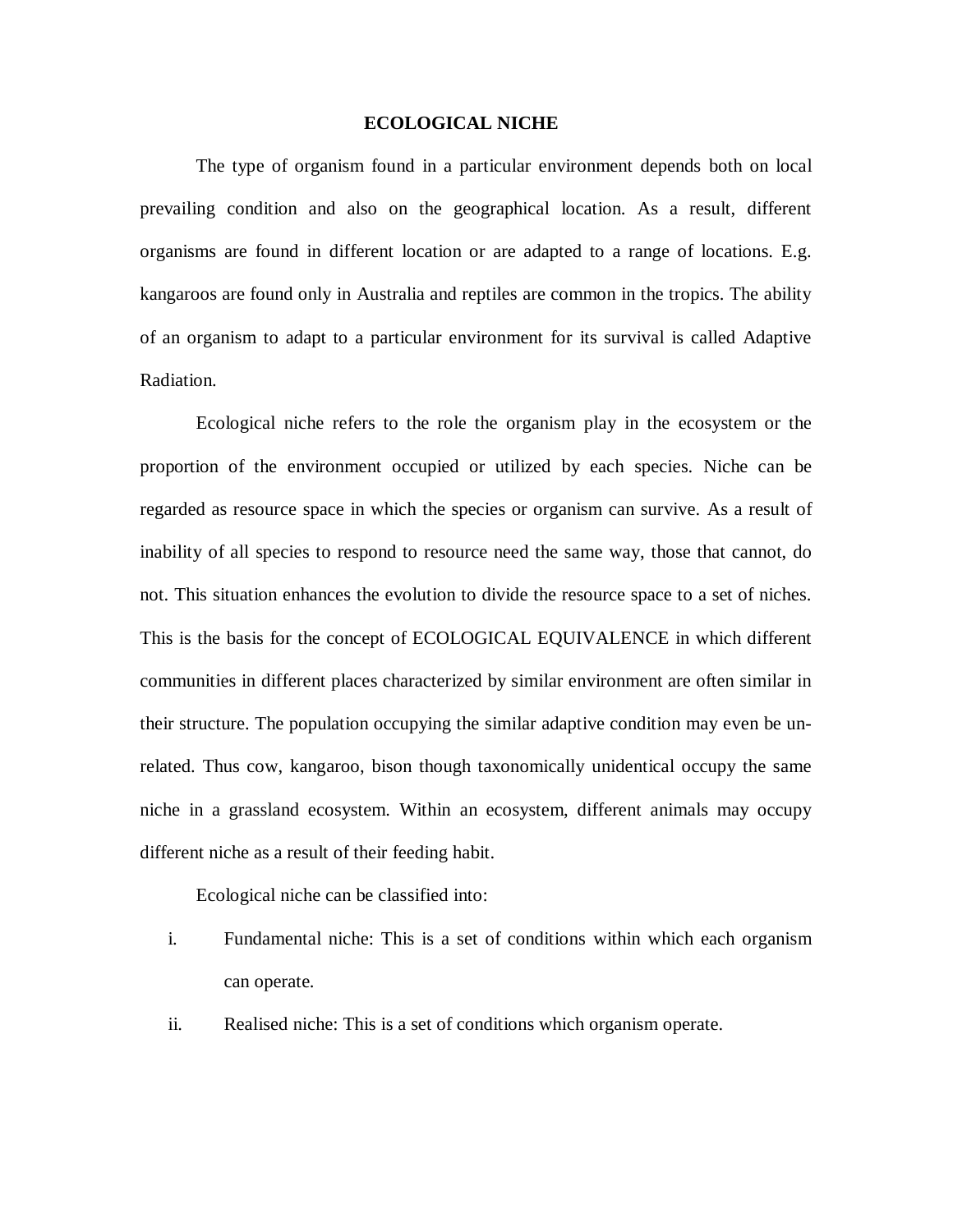#### **Niche Overlap**

In a particular community, the study of resources need of the different species gives an indication of the resources utilization. It is possible that 2 or more species feed on the same type of plant species, but not necessary the same part of the plant. The response of 2 population to resources gradient can be shown diagramatically



#### **ECOLOGICAL TERMS**

- (1) **Standing crop:** The biomass existing in the system at any given time. Whereas, real biomas include both death, ill and living. Standing crop includes only the living ones.
- (2) **Crop:** The total weight of organic materials removed from a given area over a period to the course of the normal harvesting practice.
- (3) **Density:** Population size in relation to a unit space.
- (4) **Yield:** The crop expressed as a rate (t/ha).
- (5) **Birthrate or natality**: This is the rate at which new individuals are added to the population by reproduction.
- (6) **Death rate or mortality:** The rate at which individuals are lost by death.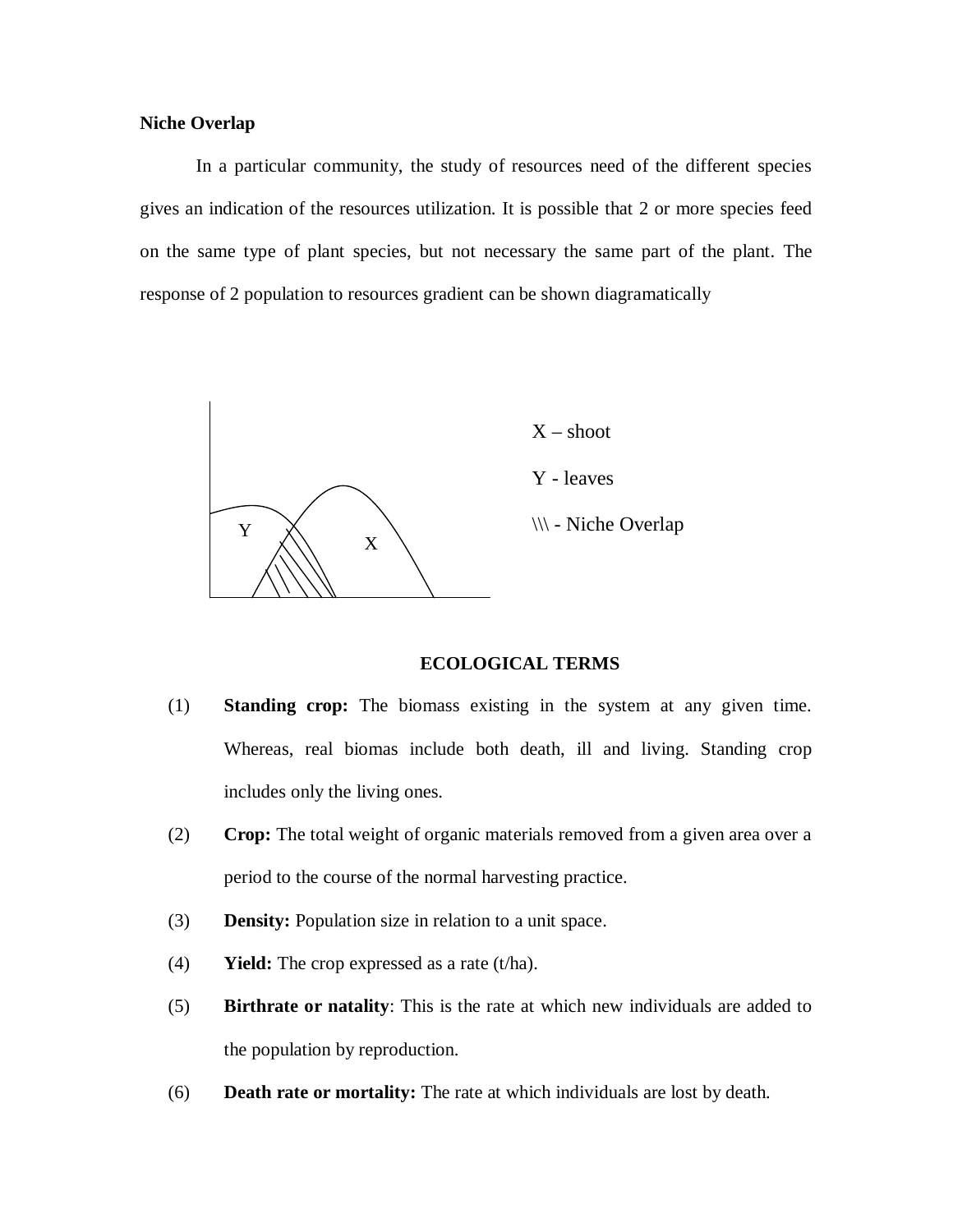- (7) **Population growth rate:** This is the net result of natality and mortality.
- (8) **Dispersal:** The rate at which individuals migrate into the population or emigrate out of it.

**Dispersion:** The way in which individual are distributed in space.

- a. **Random distribution:** In which the probability of a species occupying any one spot is the same as probably occupying another spot.
- b. **Uniform distribution:** The components of the population occur more regularly.
- c. **Clustered distribution:** The individuals occur more regularly than random.
- d. **Frequency:** Simply refers to the number of occurrence.

#### **BIOLOGICAL DIVERSITY**

Biodiversity is the totality of genes, species and ecosystem in a region. It is simply the variation in plants, animals and microorganisms in form, structure, behaviour and distribution. Biodiversity also refers to the variety and variability among living organisms and the ecological living complexes in which they occur. A diversity can be defined as the number of different items and their relative frequency.

3-levels of Biodiversity

- 1. Genetic diversity
- 2. Species diversity
- 3. Ecosystem diversity

**Genetic diversity** is the variation between individuals within the same species due to difference in chromosomes e. g. Acalypha, Croton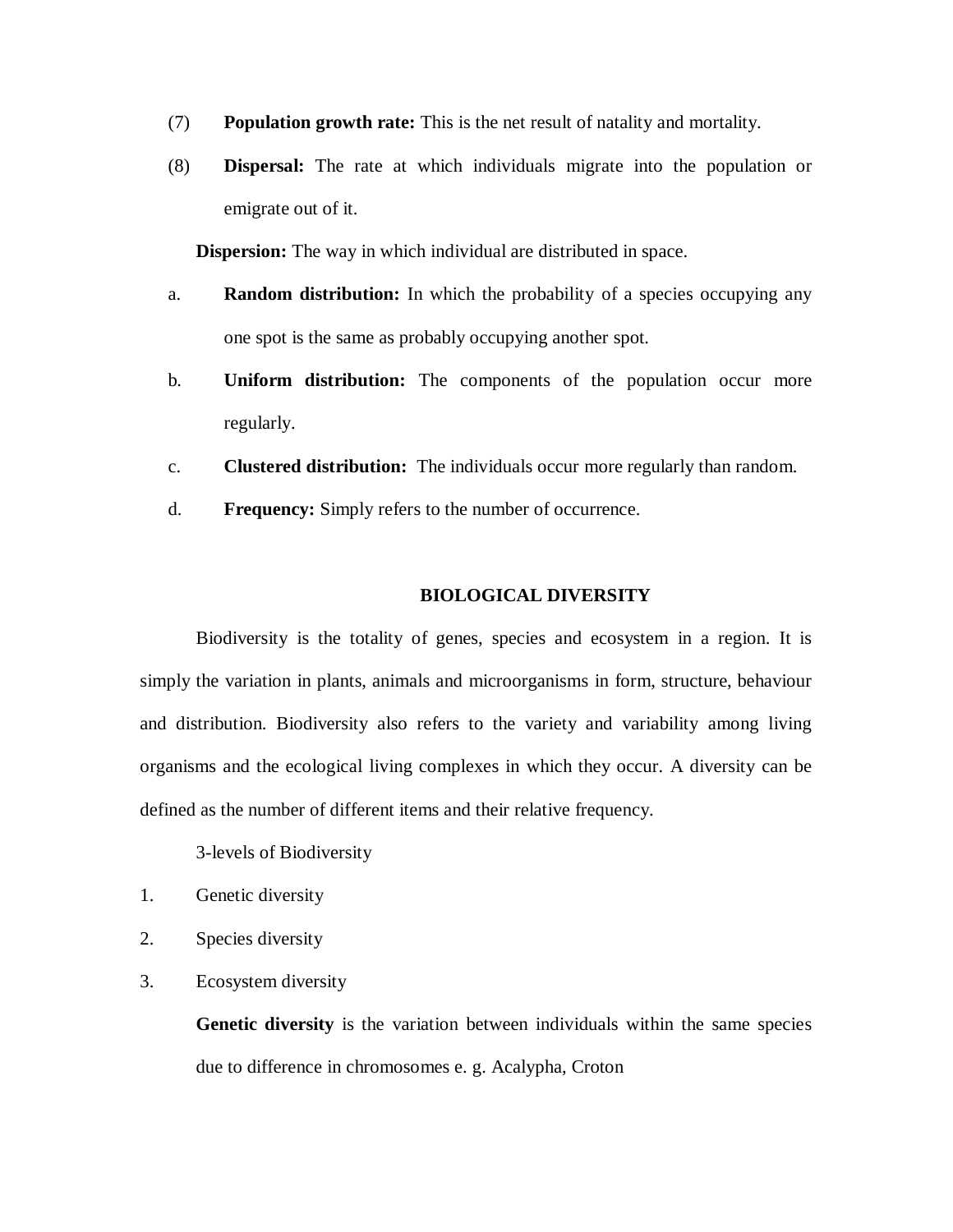**Specie diversity** is the variation in kind of species of plants and animals.

**Ecosystem diversity** is the variation in environmental condition between places. This is due to climatic factors e.g. Terrestrial (land), Ocean, Marine, Freshwater and Estuary ecosystem. Each ecosystem is different in structure and composition and there is variation between each ecosystem.

There are 3 levels of diversities. These are

- 1. **Alpha (** $\alpha$ **) Diversity:** This is within site diversity.
- 2. **Beta () Diversity:** This is between site diversity.
- 3. **Gamma Diversity:** This is the entire landscape diversity.

Richness measures the number of species in a community while evenness or heterogeneity refers to distribution of individual among species.

#### **MEASUREMENT OF DIVERSITY**

An important feature of natural biological environment is that they contain comparatively large number of species that are rare at any given point in time and space. Common species and rare species or endangered species are very important because they increase the diversity of the community.

#### **Diversity Indices**

- $Simpson$  index  $(D)$
- Shannon index (H)
- Berger-Parker index (d)
- Hill's N1
- Q-statistics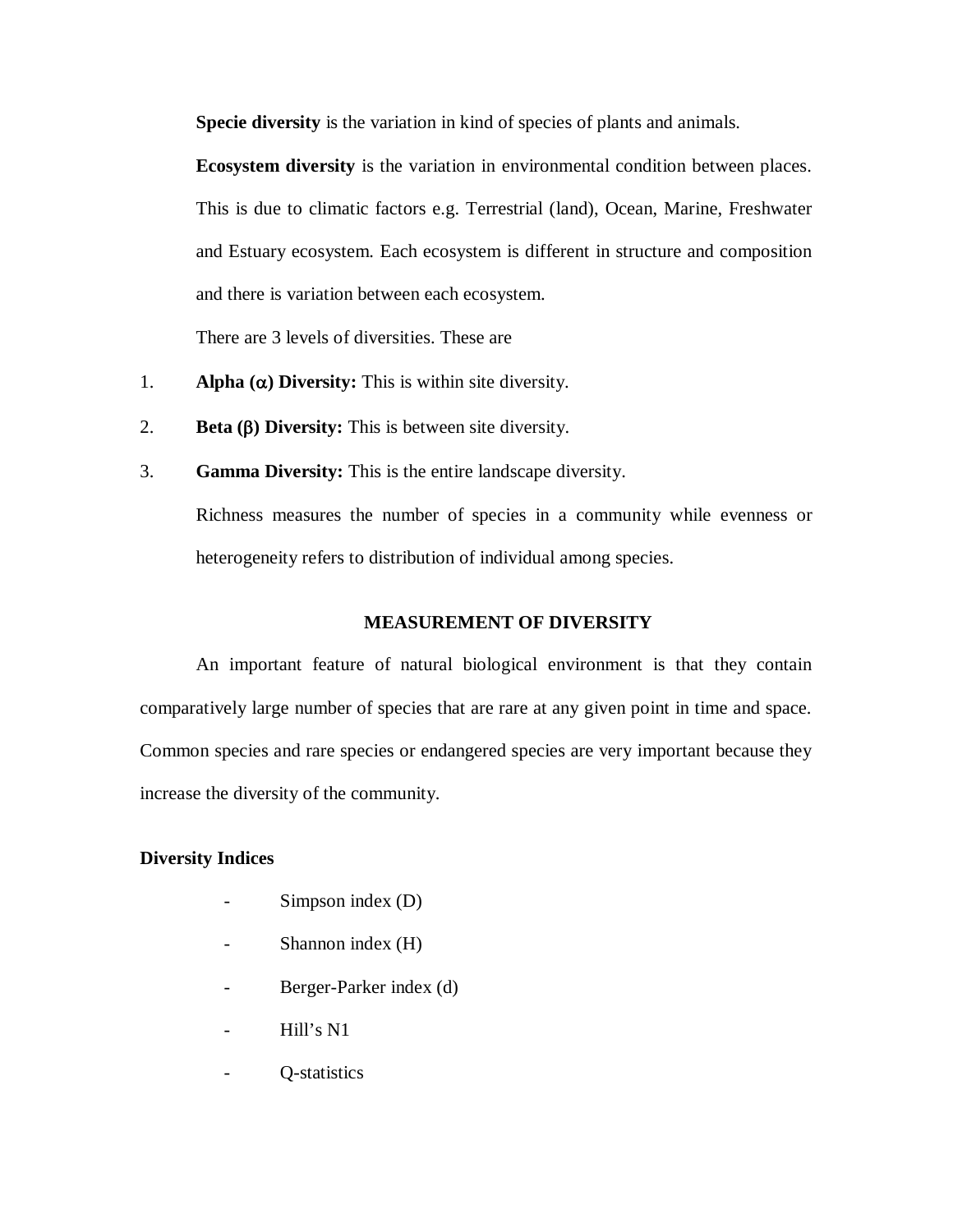Each of these indexes has strength and weaknesses. Biologists often use the combination of several indices to take advantages of the strength each and develop a more complete understanding of community structure.

#### **Simpson's Diversity (D) and Equitability**  $(E_D)$

A diversity index is a mathematical measure of species diversity in a community.

Diversity index provides more information about community composition than simply species richness (i.e. the number of species present). They also take the relative abundance of different species into account.

Consider 2 communities of 100 individuals each and composed of 10 different species. One community has 10 individuals of each species; the other has one individual of each of nine species and 91 individuals of the  $10<sup>th</sup>$  species. Which community is more diverse? The first community is more diverse but both communities have the same species richness. By taking relative abundances into account a diversity index depends not only on species richness but also on the evenness or equitability with which individuals are distributed among the different species.

#### **Importance**

Diversity indices provide important information about rarity and commonness of species in a community. The ability to quantify diversity this way is an important tool for biologists trying to understand community structure.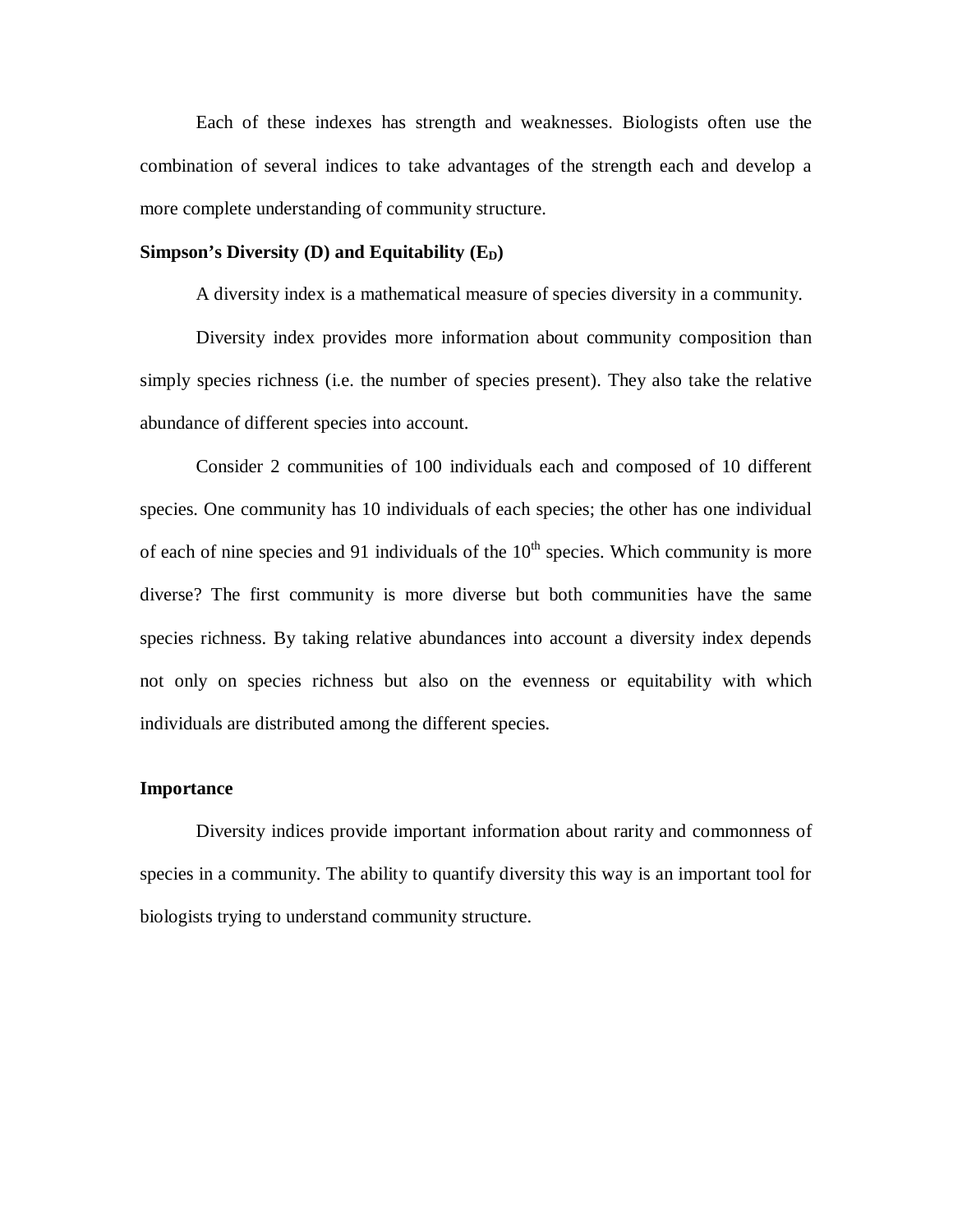|                  | <b>100</b> |                  | <b>100</b>   |
|------------------|------------|------------------|--------------|
| 10               | 10         | 10               | 99           |
| 9                | 10         | 9                | $\mathbf 1$  |
| 8                | $10\,$     | 8                | $\mathbf 1$  |
| $\sqrt{ }$       | 10         | $\boldsymbol{7}$ | $\mathbf 1$  |
| $\boldsymbol{6}$ | 10         | 6                | $\mathbf{1}$ |
| 5                | $10\,$     | 5                | $\mathbf{1}$ |
| $\overline{4}$   | 10         | $\overline{4}$   | $\mathbf 1$  |
| $\overline{3}$   | $10\,$     | $\mathfrak{Z}$   | $\mathbf 1$  |
| $\sqrt{2}$       | 10         | $\sqrt{2}$       | $\mathbf 1$  |
| $\,1\,$          | $10\,$     | $\mathbf{1}$     | $\mathbf 1$  |
| Specie           | $\! + \!$  | Specie           |              |

# **Variables**

| D      | Simpson's Diversity Index                                              |  |  |
|--------|------------------------------------------------------------------------|--|--|
| S      | Total number of species in the community (richness)                    |  |  |
| Pi     | Proportion of S made up of that ith species                            |  |  |
| ED     | Equitability (Eveness)                                                 |  |  |
| $\Box$ | $\Sigma$ Pi                                                            |  |  |
| ED.    | $\frac{D}{D} = \frac{1}{\sum P i^2}$<br>$\mathbf{X}$<br>$\overline{S}$ |  |  |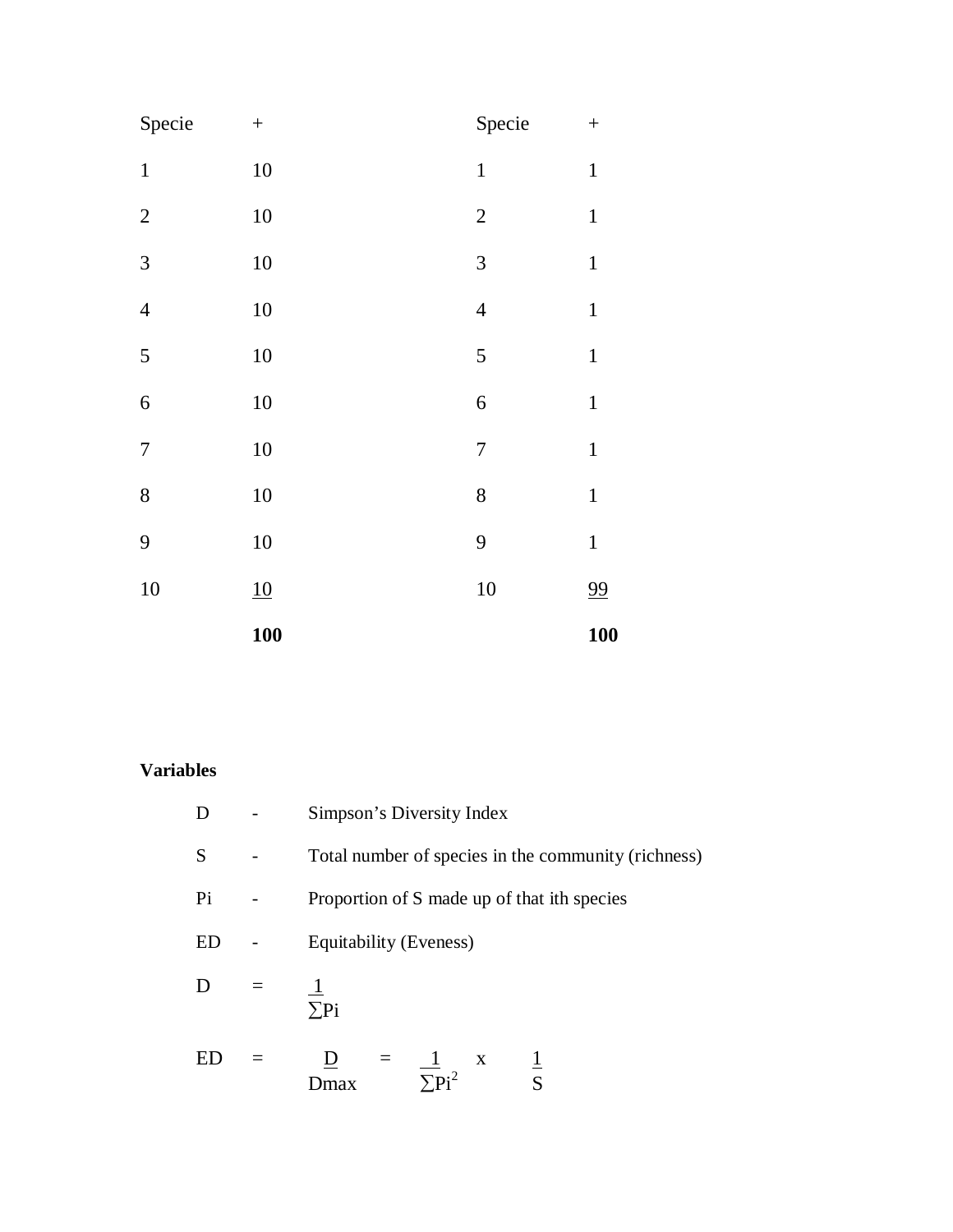**NOTE:** Equitability takes a value between 0 and 1, with 1 being complete evenness. Less than 0.5 means that it is not evenly distributed and above 0.5 means even distribution.

# **Shannon Diversity Index (H)**

Is commonly used to characterize species diversity in a community. Like Simpson Index, Shannon Index account for both abundance and evenness of the species present.

|               |         | $H = -\sum P_i \ln P_i$                             |  |
|---------------|---------|-----------------------------------------------------|--|
| $E_{H}$ =     |         | $\overline{H}$<br>Hmax<br>where $Hmax = ln S$       |  |
| $E_{H}$ =     |         | $\overline{H}$<br>ln S                              |  |
| H             | $=$     | Shannon's diversity index                           |  |
| $S_{\text{}}$ | $=$     | Total number of species in the community (richness) |  |
| Pi            | $=$     | Proportion of S made up of the ith species          |  |
| $\rm E_{H}$   | $=$ $-$ | Equitability (Evenness)                             |  |

**NOTE:** Equitability assumes a value between 0 and 1 with 1 being complete evenness.

#### **Ecosystem**

Terrestrial Ecosystem has variations in their properties due to physical environmental factors such as climate, soil, topography etc. These variations lead to diversity in the communities and the ecosystem unlike the aquatic ecosystem where water dictates the tune of the habitat. Terrestrial ecosystem is a 3-phase system.

a. **Atmosphere:** It provides the oxygen for animal, and  $CO<sub>2</sub>$  for plant, both of which circulate well and seldomly limits plants and animal growth.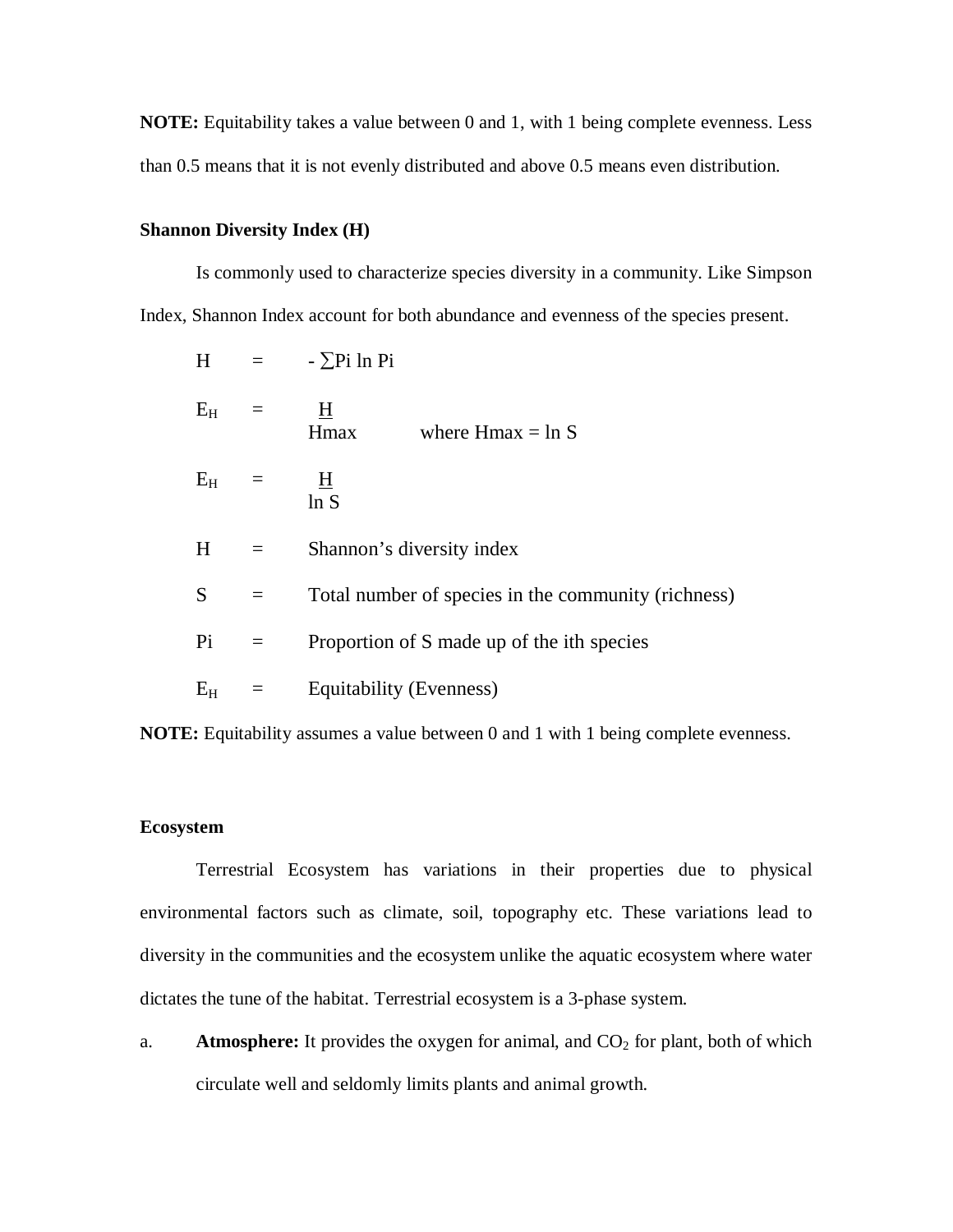- b. **Climate:** This is more variable in the terrestrial ecosystem than the aquatic ecosystem. For instance, rainfall is not predictable and so water availability. Temperature is also more variable than in aquatic ecosystem. Temperature is controlled by absorption of heat by soil, rock and vegetation.
- c. **Soil:** Soil performs two functions
	- a. Supporting living organisms
	- b. Source of essential nutrients for the plants.

It is also a site for detritus food chain and it is central to biogeochemical cycling of nutrients.

In the terrestrial ecosystem, soil varies both in physical and chemical properties from place to place.

#### **Types of Terrestrial Ecosystem**

There are many varieties but there is hardly any clear cut boundary from one type to the other. However, some species are adapted to the same habitat based on similarities in their

- 1. Composition
- 2. Structure

and thus can be classified as types of ecosystem. The basic ecosystem types are called BIOMES. Each biome tends to be distributed in areas of similar geographical characteristics. These characteristics are significant in identifying the differences and similarities between communities.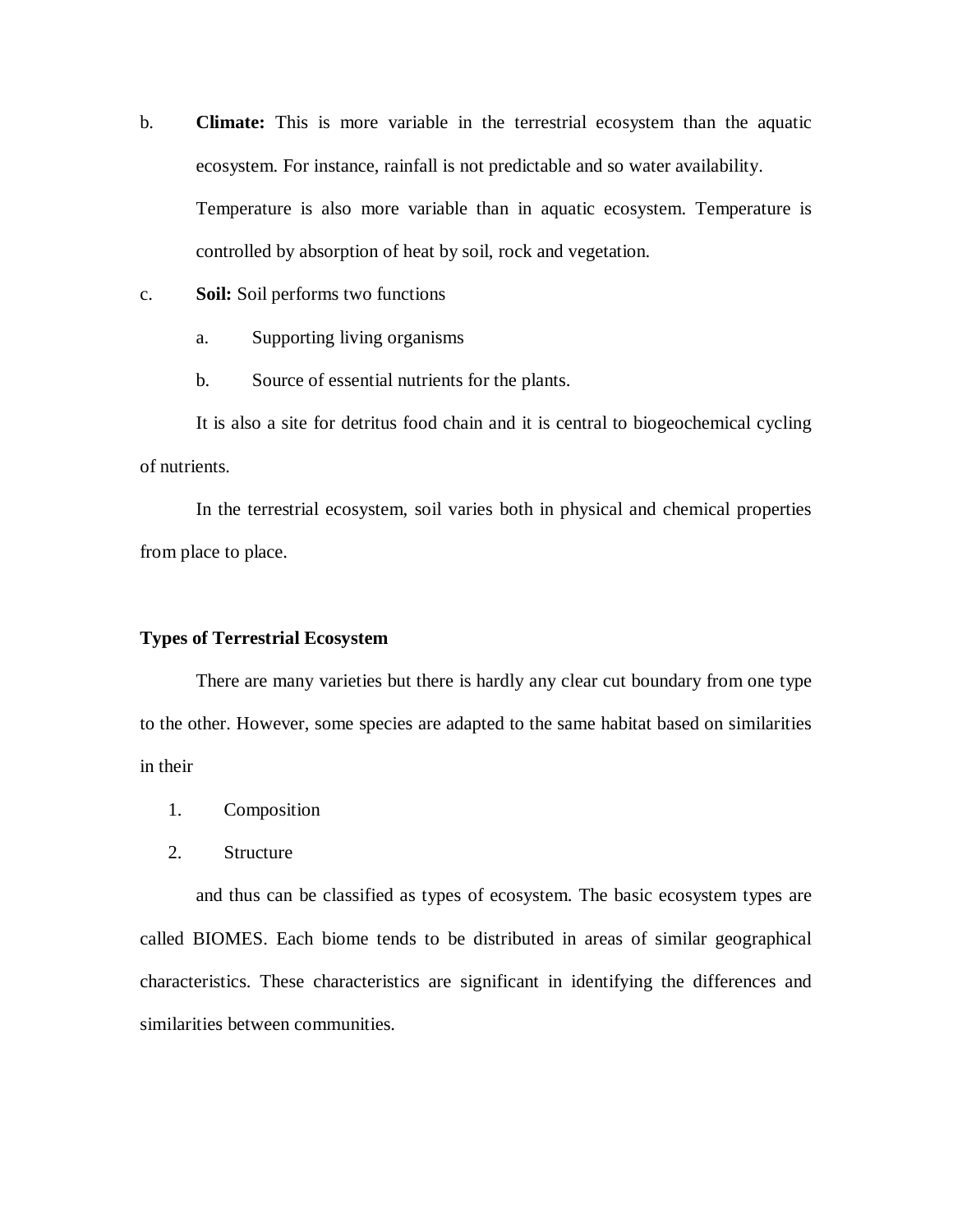Biomes have been classified based on different criteria. The basic unit of classification is plant Association.

Plant Association is an assemblage of plant with definite composition and uniform appearance growing under uniform habitat condition.

Terrestrial ecosystem type can be grouped to

- Tropical
- Temperate
- Tundra (cold region)
- Desert

# Plant Assemblage

- Forest
- Savannah
- Grassland
- Desert

# **Terrestrial Ecosystem Types**

- (1) Tropical rainforest
- (2) Sub-tropical rainforest
- (3) Tropical seasonal forest
- (4) Tropical savannah
- (5) Temperate rainforest
- (6) Temperate deciduous forest
- (7) Boreal conifer forest
- (8) Temperate Evergreen Woodland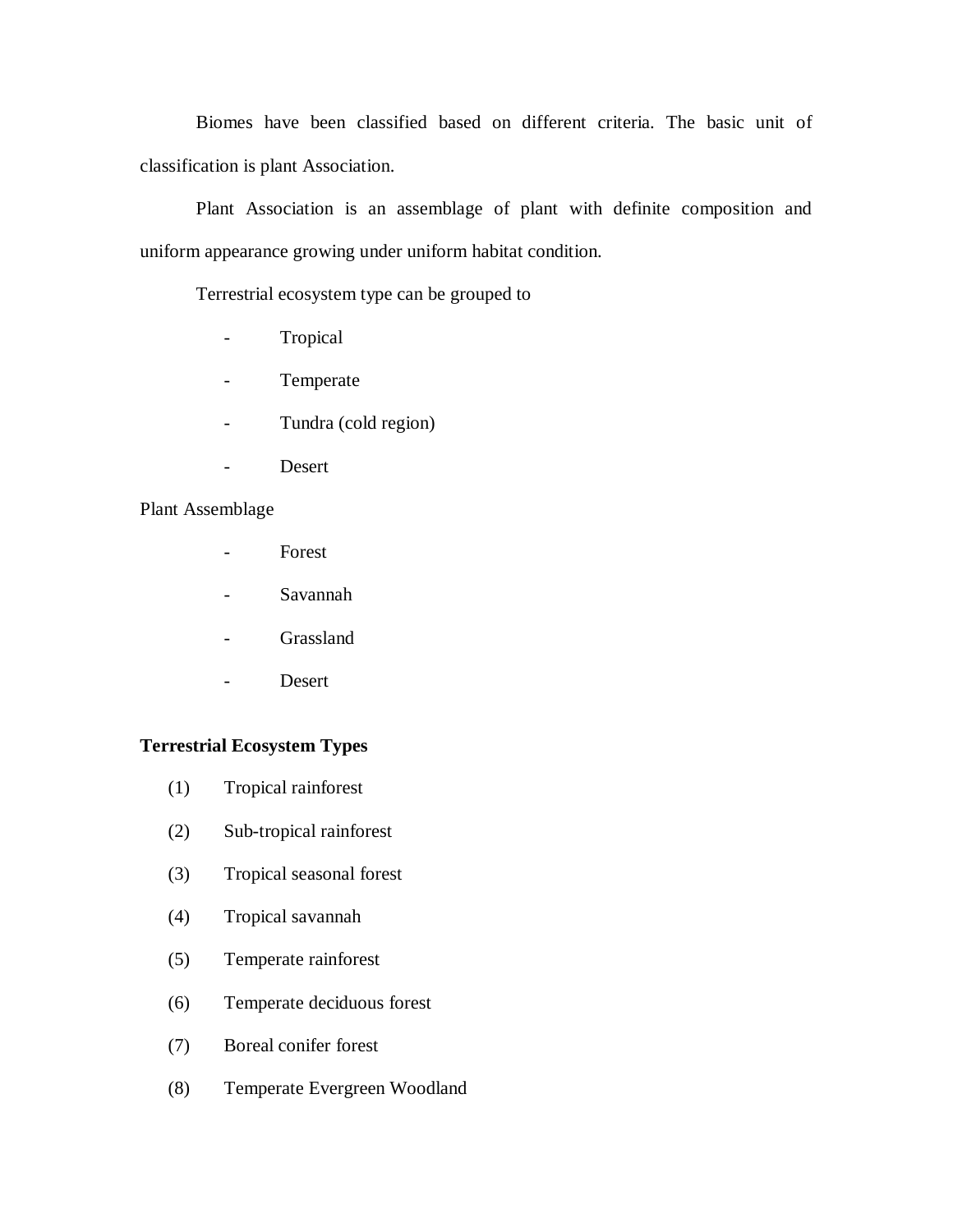- (9) Thorn Woodland and Scrubland
- (10) Temperate Grassland
- (11) Desert
- (12) Tundra

#### **Tropical Rainforest**

**Occurrence** 

General characteristics

This is the most complex and diverse forest on earth. It is also the most luxuriant and productive in terms of gross organic matter. It is found between  $23^{\circ}30^{\circ}$  N and S Latitude and below 100 m altitude.

There are 3 important regions of tropical rainforest.

- (1) American tropical rainforest located in South America especially the Amazon in Brazil and Mexico.
- (2) Malaysian rainforest found in the South East Asia, Borneo, Malaya, Sumatra, Phillipines and South West India and Eastern Coast of Australia.
- (3) African rainforest found along the Atlantic coast, Congo Basin, Malagasy and Pockets of it in East Africa.

# **General Characteristics**

- (1) The plants are luxuriant and productive.
- (2) Animals are abundance and diverse.

Although, the number of large mammals may be small, there are definitely more species of vertebrates especially birds and insects in this biome.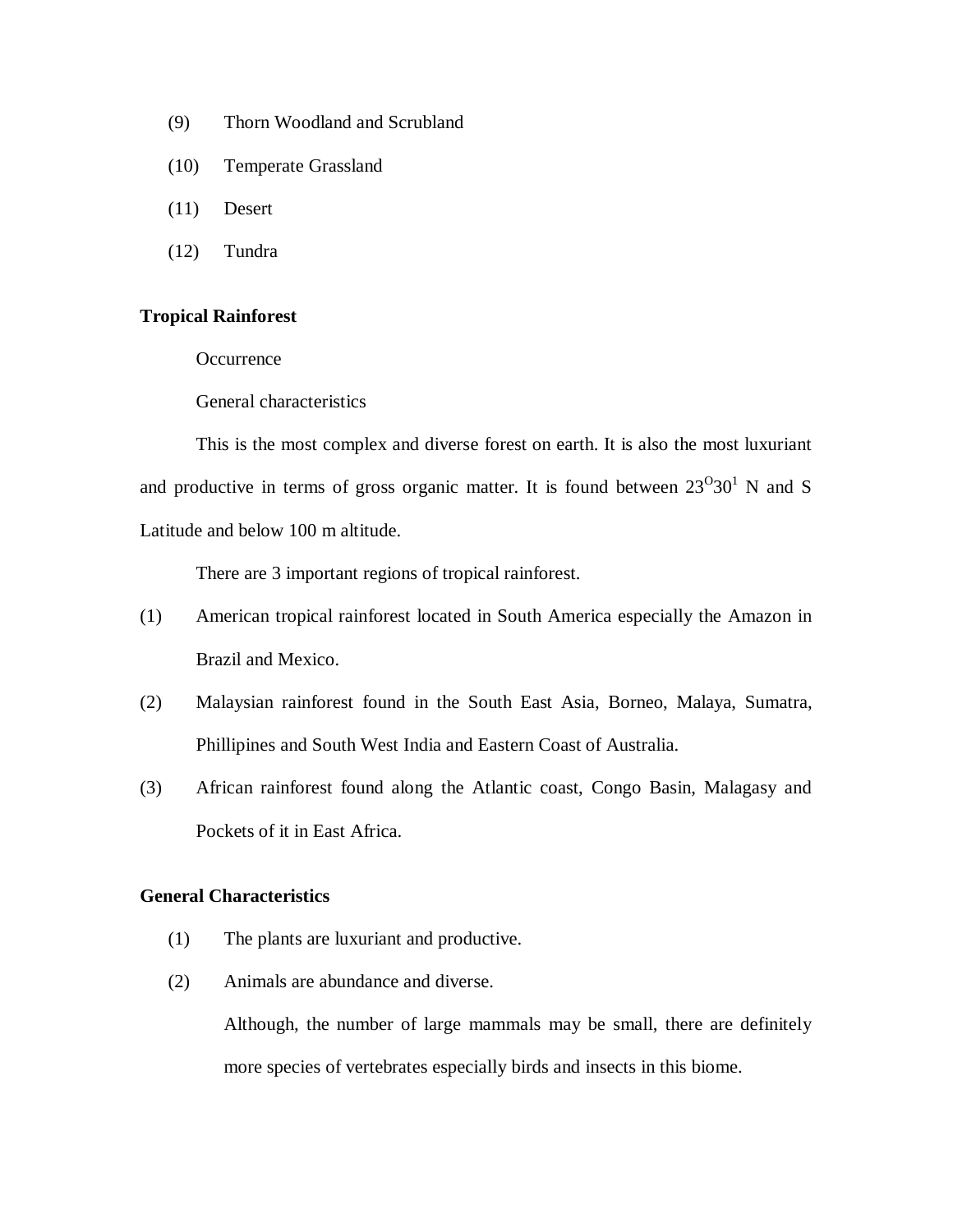- (3) The mean daily temperature seldomly exceeds  $13^{\circ}$ C and its more or less constant throughout the year.
- (4) Precipitation is usually high about 2000 mm. Precipitation exceeds evapotranspiration so that shortage of soil moisture does not seasonally inhibit plant growth.

# **Aquatic Ecosystem**

Aquatic ecosystem is a one-phase ecosystem in which water dominates the entire habitat as medium of all nutrients for aquatic life. Water is also a medium for organic and inorganic waste. The amount of energy reaching any aquatic community depends on how much light can be absorbed by the water.

In addition, the heat property of the water controls the circulations pattern within the ecosystem.

Generally, aquatic ecosystem classification is based on the salinity or the amount of the materials dissolved in the water.

# **Aquatic Ecosystem Types**

- 1. Marine ecosystem
- 2. Fresh water ecosystem
- 3. Estuary
- 4. Hyper salinity

### **Element in Aquatic Ecosystem**

In sea water, there are about 92 naturally occurring elements. In fresh water, there are fewer elements. Important elements are Na, Mg, K, Ca, Cl, e. t. c.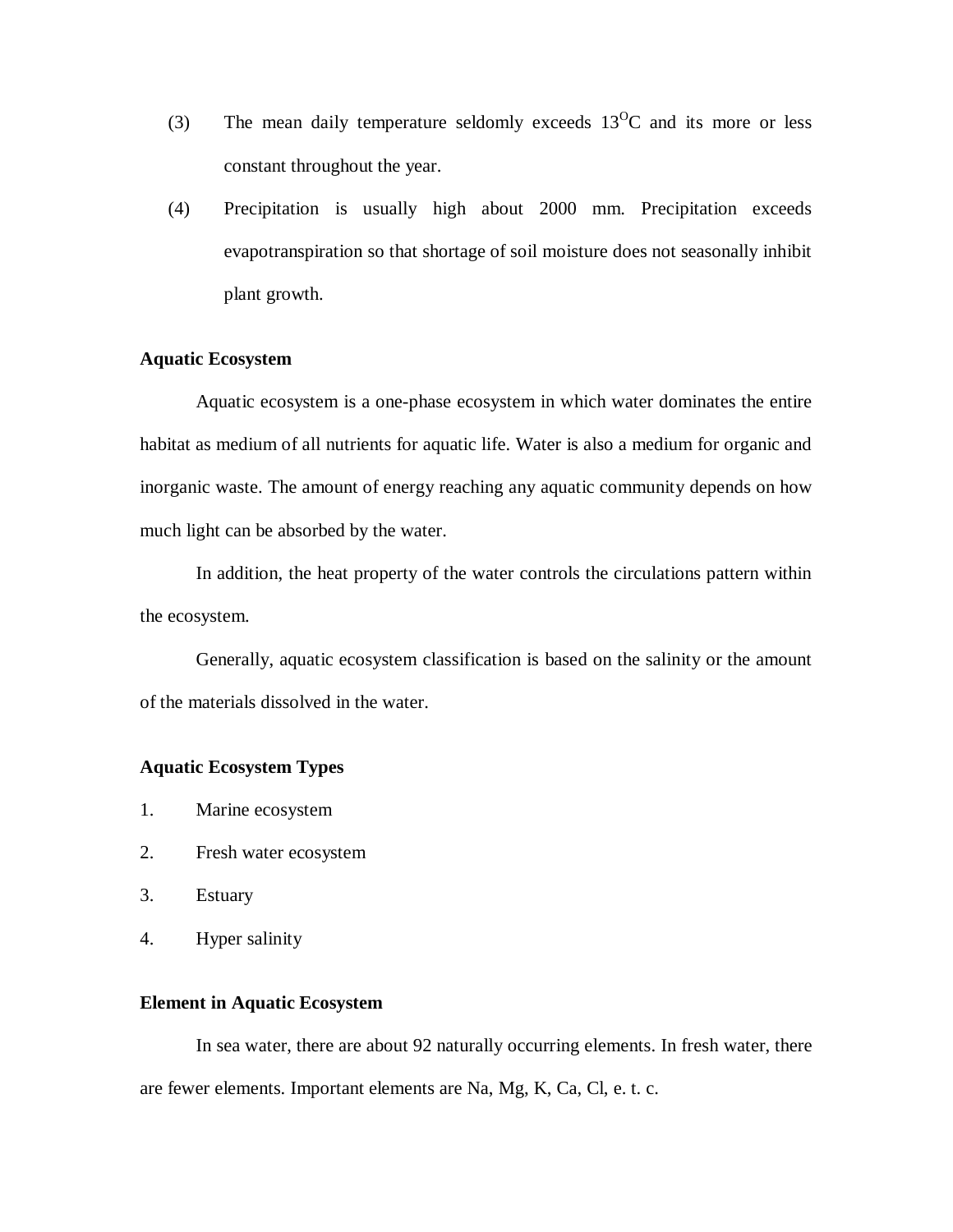Cl has the greatest concentration followed by Na. In determining the salinity of water, the concentration of chlorine is used.

Sources of the above named elements in the seas include

- (1) Rock weathering
- (2) Decay of organic matter
- (3) Atmosphere

# **Marine Ecosystem**

There are more ecological zones in marine ecosystem than freshwater.

Marine ecosystem has about 35 % salinity e.g. The Ocean. This comprises more than 99 % of the earth's surface water.

# **Zone of ecological activities**

# **LATERAL DIVISION**

- 1. Neric Zone Benthic Littoral zone Photic zone zone Littoral zone J Land - Benthic zone Neric zone - Aphotic zone Photic zone Aphotic The Neric zone is near the land zone 2. Pelagic zone (open water) 3. Inter tidal zone (near the beach)
- 4. Sub-littoral zone (where aquatic plants are found)
- 5. Continental shelf (shallow part where fishing activities concentrate)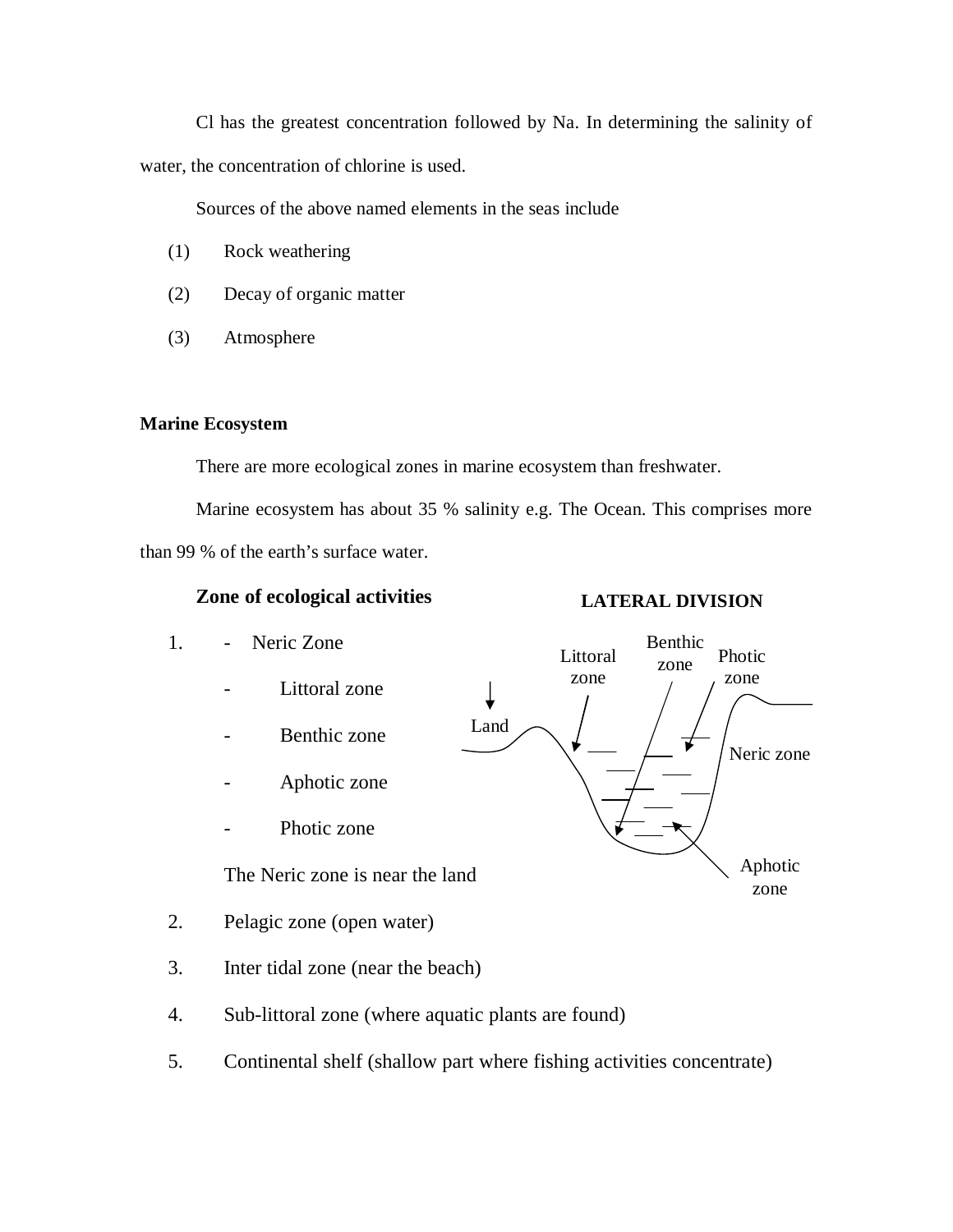# **Vertical Division**

- 1. Epipelagic (near the surface)
- 2. Mesopelagic (middle)
- 3. Bathpelagic (near the bottom)
- 4. Abyssopelagic (the bottom of the ocean)

### **Fresh Water Ecosystem**

Constitutes about 1/5 % of the aquatic ecosystem and it consist of lake, rivers and streams. It can be divided into:

- 1. Littoral zone: This is near the bank where aquatic plants are found e.g. water lily.
- 2. Photic zone: This zone receives enough light penetration to enhance photosynthetic activities. The depth of photic zone is determined by the turbidity of that zone Narrow photic zone affects the rate of photosynthesis, hence low number of aquatic plants and animal leading to little organic productivity.
- 3. Aphotic zone: There is virtually no light penetration.
- 4. Benthic zone

Fresh water ecosystem can be classified according to temperature into

- 1. Epibinmon Epilimnion
- 2. Thermoline Thermolimnion
- 3. Hypolumnion Hypolmnion

Epibinion is about 30  $^{0}$ C with a depth of up to 10 cm. Generally, temperature decreases with time. Thermoline is a region of variable temperature. Hypolimnion is the zone below the thermoline.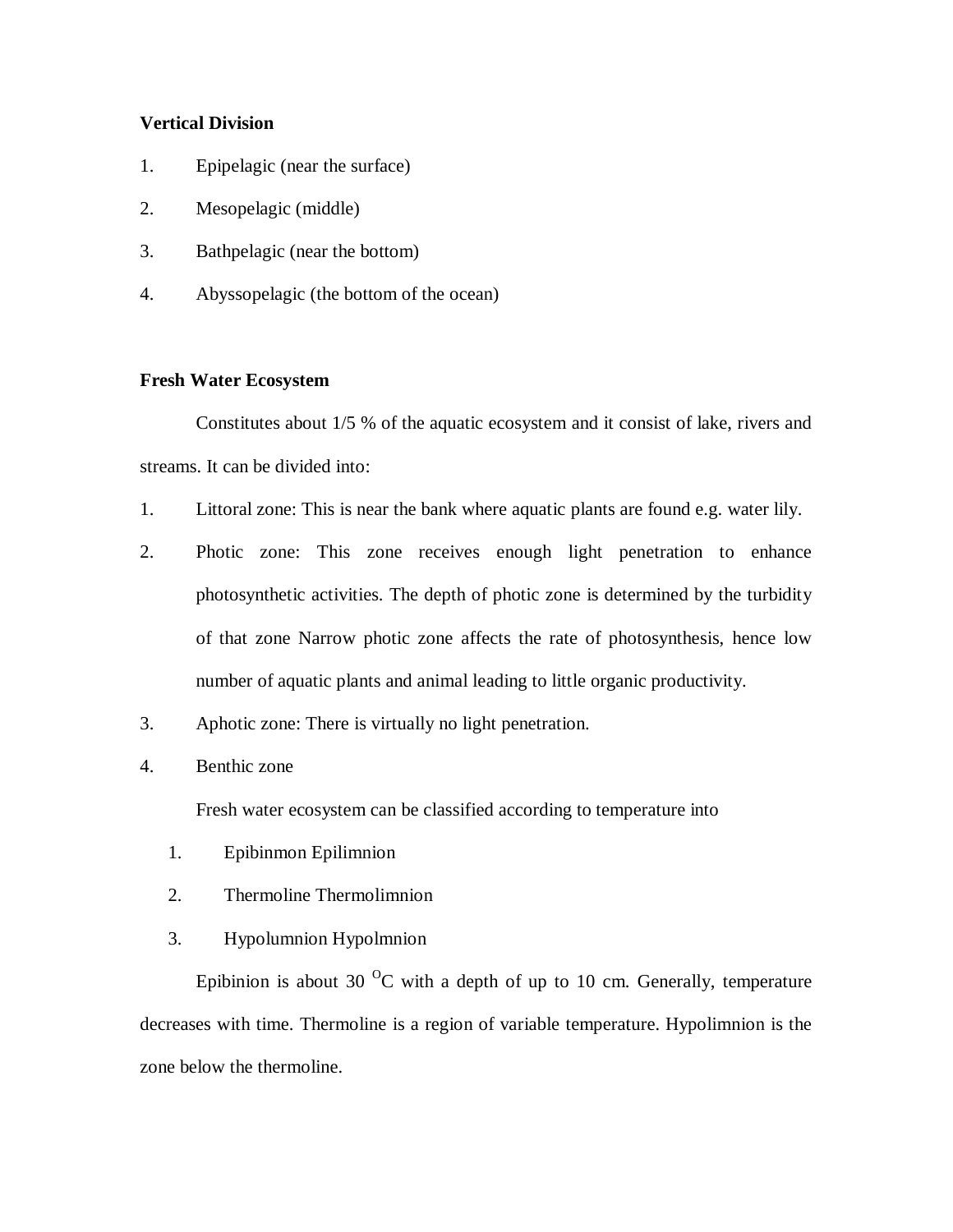Estuary is the transition between marine and fresh water ecosystem e.g. Greeks.

Hypersalinity: There is increased amount of saline salinity is greater than that of the ocean e.g. salt lakes in the arid region (Dead sea).

#### **ECODEVELOPMENT**

Ecodevelopment is used to describe a form of planned growth that uses locally available resources within the constraints or limit of the local environment.

#### **Strategies of Ecodevelopment**

- (1) In each region, effort must be made to exploit the specific resources so as to meet the basic needs of the population (food, clothing, shelter).
- (2) Ecodevelopment must contribute to the improvement of the human life since man is regarded as the most precious resource.
- (3) Identification, utilisation and management of natural resources must be done to take cognizance of the future generation.
- (4) Minimization of or reduction in the negative impact of human activities on the environment.
- (5) Ecodevelopment depends on the natural ability of a region to convert the solar energy to photosynthesis (food).
- (6) Ecodevelopment implies innovative, technological style.
- (7) Institutional frame work of ecodevelopment must take advantage(s) of potentialities of poor masses of developing countries by providing necessary impetus consistent with economics and ecological peculiarities of the situation.